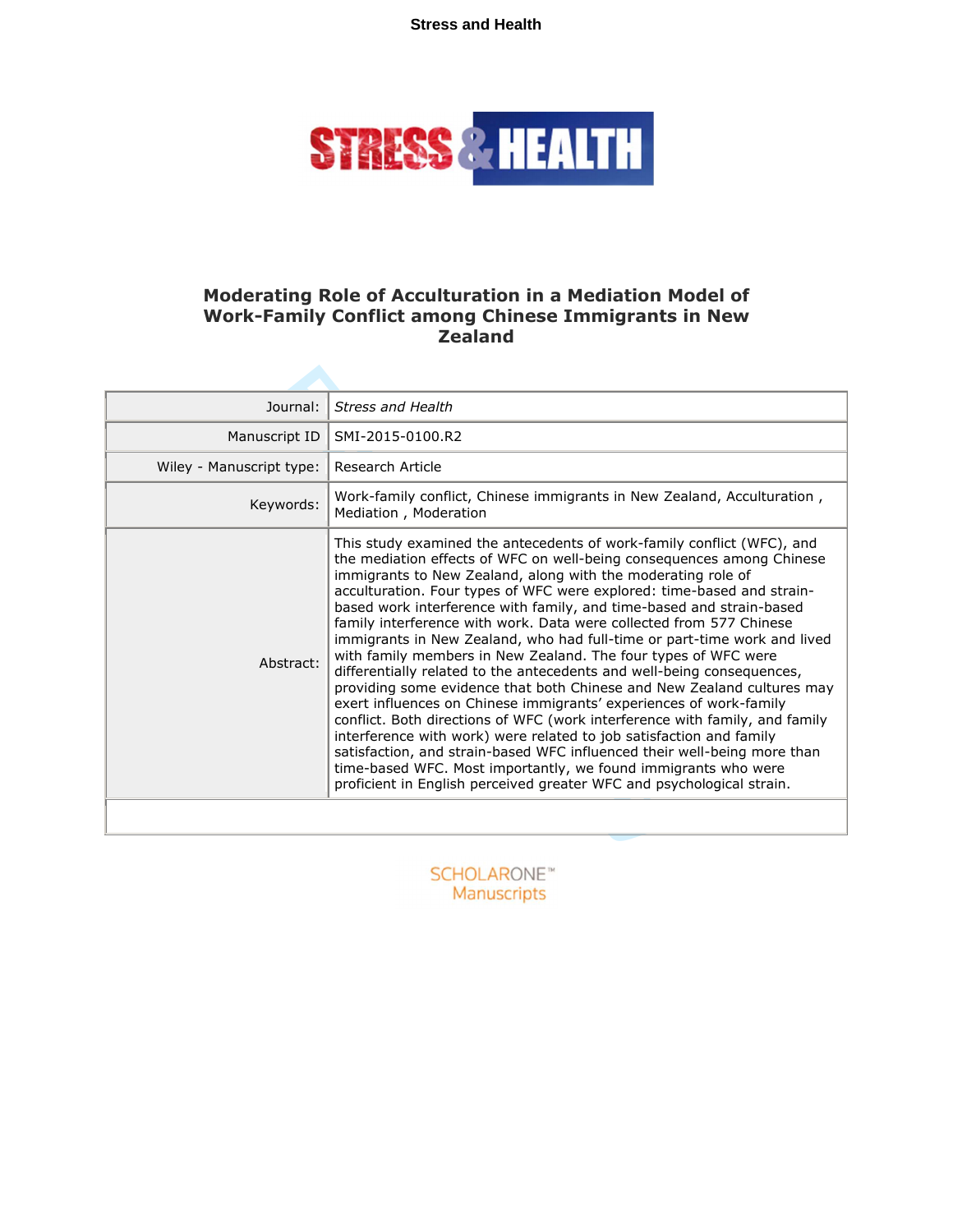#### **Page 1 of 36 Stress and Health**

#### Running head: WORK-FAMILY CONFLICT AND ACCULTURATION

mong individuals who function in their own cultures. G<br>
and acculturation may play a central role in the work-fan<br>
reculturation may directly affect immigrants' work, fam<br>
zco & Suárez-Orozco, 2010). Nevertheless, few stud Global mobility is promoting the ethnic diversity of the workforce worldwide (Grzywacz et al., 2007), and is becoming increasingly frequent (United Nations, 2013). Furthermore, immigrants who were born in one country and subsequently moved to another country are influenced by both home and host cultures. Immigrants will experience a complex process of adapting to a new culture and society, which is called *acculturation* (Berry, 2002). However, the effects of acculturation have not been addressed by work-family researchers. While workfamily conflict (WFC) has been widely researched over the past three decades, it has been conducted largely among individuals who function in their own cultures. Grzywacz et al. (2007) suggested that acculturation may play a central role in the work-family experiences of immigrants, since acculturation may directly affect immigrants' work, family life and mental health (Suárez-Orozco & Suárez-Orozco, 2010). Nevertheless, few studies have explored the potential role of acculturation and none have examined its relevance for WFC. Attention to this construct would broaden perspectives on WFC among immigrants (Grzywacz et al., 2007).

 The Chinese workforce is becoming a critical part of the current and future labour market in New Zealand (Badkar & Tuya, 2010), where the present study was conducted. In 2013, Chinese accounted for 4.3% of the total population of New Zealand, with 73.4% of these born overseas (New Zealand Census Statistics, 2013). While Chinese immigrants seek a better lifestyle in New Zealand, the harsh reality for many is that they end up working extremely hard to make ends meet, and, therefore, have less time for leisure and family (Ho, Meares, Peace,  $\&$  Spoonley, 2010). A consequence is that work for many immigrants may conflict with family life.

 This study had two aims. First, we explored whether previous findings on the antecedents, well-being consequences, and mediation effects of WFC could be generalized to Chinese immigrants in New Zealand. The second objective was to provide an initial test of the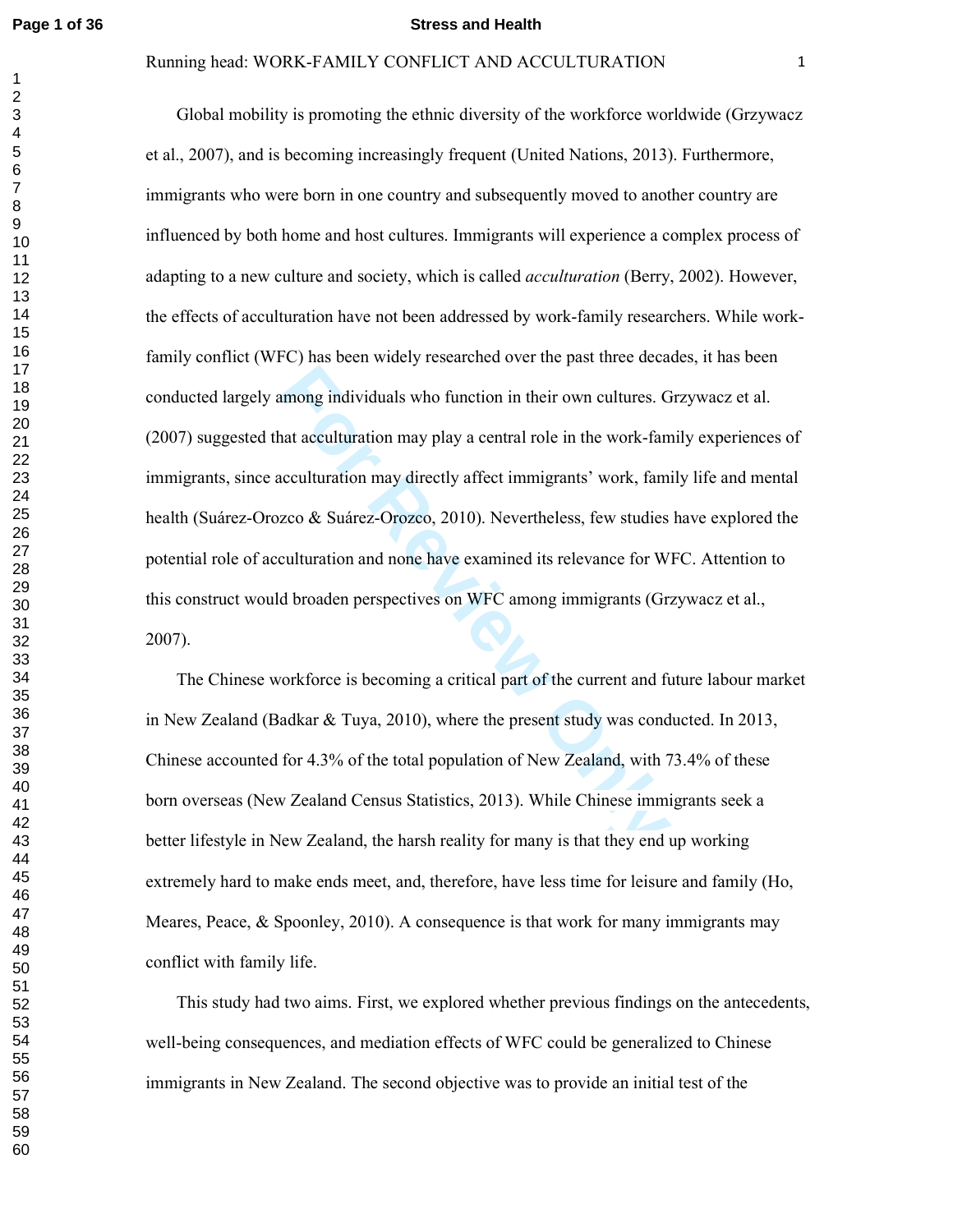#### **Stress and Health Page 2 of 36**

#### WORK-FAMILY CONFLICT AND ACCULTURATION

potential moderating (buffering) effects of acculturation between antecedents and WFC, and between WFC and well-being. The rationale behind this is that low acculturated individuals may be unable to interact effectively with the new culture, which will generate considerable pressure on their work, family and well-being, while this will be less likely for highly acculturated individuals (Neuliep, 2014). Thus, given the growing volume of Chinese immigrants and the crucial role of acculturation, the current study represents an important contribution to establishing a WFC model for immigrant populations, and to broadening our understanding of work-family conflict experienced by immigrants. Our theoretical model is depicted in Figure 1.

## INSERT FIGURE 1 ABOUT HERE

## **Work-Family Conflict**

ork-family conflict experienced by immigrants. Our the<br>
1.<br>
INSERT FIGURE 1 ABOUT HERE<br> **Flict**<br> **Fluential (1985)** defined *work-family conflict* as "a form<br>
ne role pressures from the work and family domains are<br>
me resp Greenhaus and Beutell (1985) defined *work-family conflic*t as "a form of inter-role conflict in which the role pressures from the work and family domains are mutually incompatible in some respect. That is, participation in the family (work) role is made more difficult by virtue of participation in the work (family) role" (p.77). WFC is recognized as consisting of two distinct concepts: work interference with family (WIF) and family interference with work (FIW; O'Driscoll, Brough, & Kalliath, 2004).

 WFC has been classified into three forms: time-based, strain-based, and behaviour-based conflict (Greenhaus & Beutell, 1985). However, only time-based and strain-based conflict were included in the present study, as behaviour-based conflict usually happens among people with very unique work demands (Lambert, Hogan, Camp, & Ventura, 2006). For example, a prison officer at work may be required to behave in ways that are not necessarily appropriate in social and family life, such as questioning family members or barking orders (Lambert et al., 2006). Except for these unique occupations, appropriate behaviours at work (home) may not greatly conflict with appropriate behaviours at home (work). Hence, four types of WFC were included in the present study: time-based and strain-based work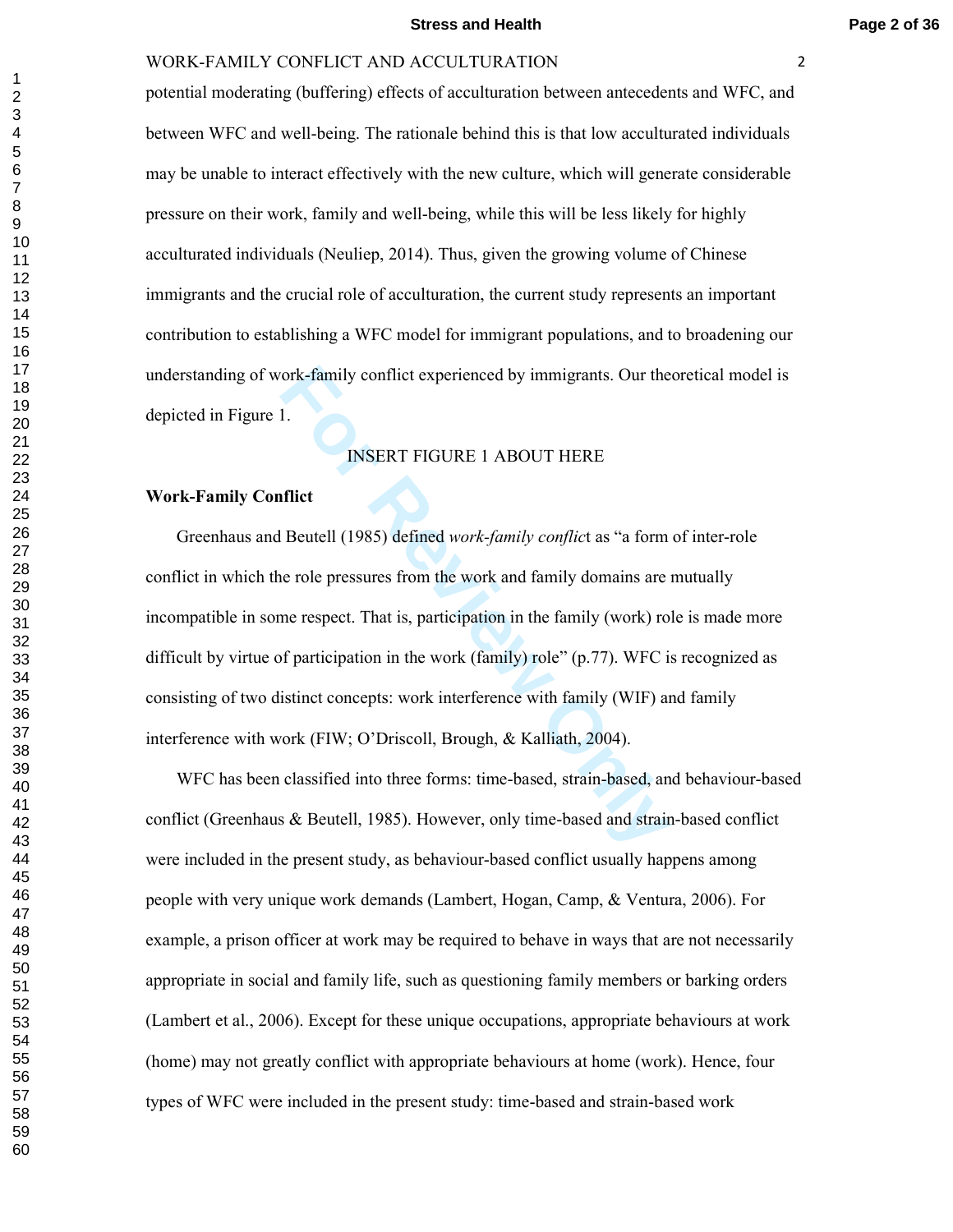#### **Page 3 of 36 Stress and Health**

WORK-FAMILY CONFLICT AND ACCULTURATION

interference with family (TWIF and SWIF), and time-based and strain-based family interference with work (TFIW and SFIW).

## **Antecedents and Consequences of WFC**

mantam their Chinese culture in family life (Li, Hodge<br>may conform to the norms and values of the host cultur<br>ural research suggested that different values and beliefs<br>elationships among antecedents, consequences and WFG<br>H When immigrants move to a new country, they deliberately or accidentally lose some of their home cultural features, and simultaneously acquire some host cultural features (Berry, 2002). Therefore, cultural norms and expectations prescribed by both Chinese and New Zealand cultures may exert an influence on Chinese immigrants. For instance, Chinese immigrants usually maintain their Chinese culture in family life (Li, Hodgetts,  $\&$  Sonn, 2014), while at work they may conform to the norms and values of the host culture (Berry, 2002). Previous cross-cultural research suggested that different values and beliefs result in differences in the relationships among antecedents, consequences and WFC (Korabik, Lero, & Ayman, 2003). Hence, the antecedents and consequences of WFC for Chinese immigrants may be more complex, and be different to those for non-immigrants. Since we know very little about the experiences of WFC among immigrants, some potential antecedents and consequences of WFC are outlined from previous research findings below.

 **Antecedents of WFC.** One of the major causes of WFC is that work and family are competing for an individual's finite resources, such as time, attention, and energy (physical and psychological) (Michel, Kotrba, Mitchelson, Clark, & Baltes, 2011). Work-related antecedents tend to have an influence on WIF rather than on FIW, whereas family-related antecedents normally have an effect on FIW rather than on WIF (Michel et al., 2011).

 In the work domain, the number of working hours and workload are positively related to WIF (Michel et al., 2011). The more hours spent at the workplace or the greater workload; the less resourced individuals are for their family life, which could lead to WIF. In addition, interpersonal conflict at work (ICW) has been regarded as negative interpersonal encounters ranging from minor disagreements to physical assaults among co-workers (Spector & Jex, 1998). ICW is a common phenomenon in workplaces, and can have a negative effect on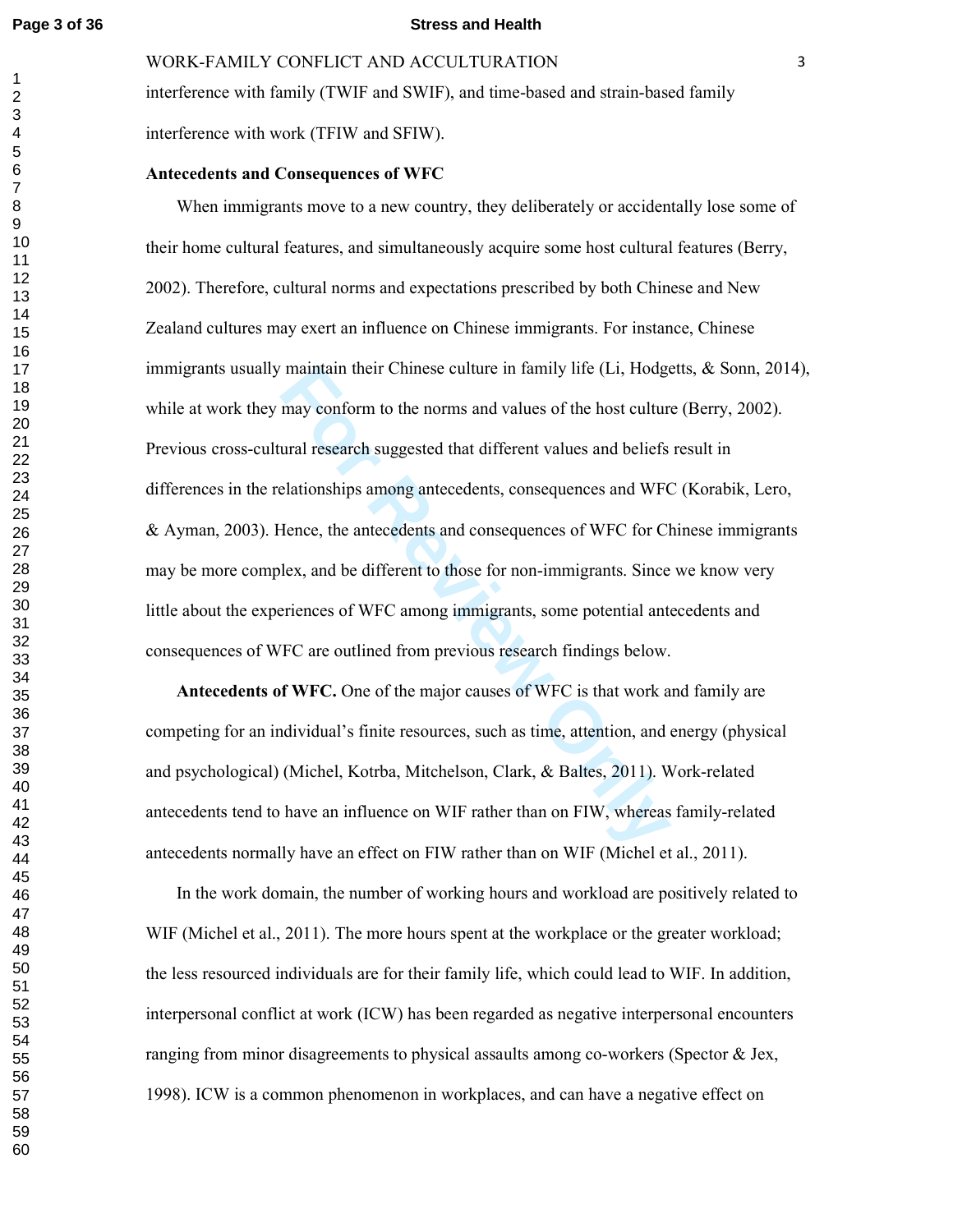#### **Stress and Health Page 4 of 36**

#### WORK-FAMILY CONFLICT AND ACCULTURATION

employees' organizational life (e.g., Spector & Jex, 1998). Although ICW has been widely investigated, little attention has been paid to the predictor role of ICW in work-family conflict. Ling and Powell (2001) noted that interpersonal harmony is highly salient in Chinese culture, since maintaining harmonious interpersonal relationships at work is as important as other work demands. That may be because workplace interpersonal conflict can lead to exhaustion of one's personal resources (Dierdorff & Ellington, 2008). For instance, an individual who is experiencing interpersonal conflict will not only suffer from it, but will also try to handle this conflict, which may cost additional energy and time. Hence, interpersonal conflict at work is expected to be positively associated with WIF.

*Hypothesis 1*: (a) Number of working hours, (b) workload and (c) interpersonal conflict at work will be positively related to work interference with family (WIF).

onflict, which may cost additional energy and time. Hen expected to be positively associated with WIF.<br>
(a) Number of working hours, (b) workload and (c) interpositively related to work interference with family (WI omain, In the family domain, family responsibilities and family conflict are associated with high levels of FIW (Michel et al., 2011). Fulfilling family responsibilities (e.g., caring for dependants) and keeping harmonious relationships among family members requires more time, and greater psychological and physical expenditure, resulting in fewer personal resources for work commitment (Michel et al., 2011). In addition, family support is negatively related to FIW (Ling & Powell, 2001), because social support may directly reduce family role pressure (Greenhaus & Beutell, 1985).

*Hypothesis 2*: (a) Family responsibility and (b) family conflict will be positively related to family interference with work (FIW), but (c) family support will be negatively related to FIW.

 **Consequences of WFC.** Research evidence consistently shows that WFC is negatively associated with job satisfaction, family satisfaction and psychological health (O'Driscoll et al., 2004). However, inconsistent relationships have been found between the two directions of WFC (WIF and FIW) and job satisfaction and family satisfaction (Amstad, Meier, Fasel, Elfering, & Semmer, 2011). Frone, Russell, and Cooper (1992) suggested that WIF and FIW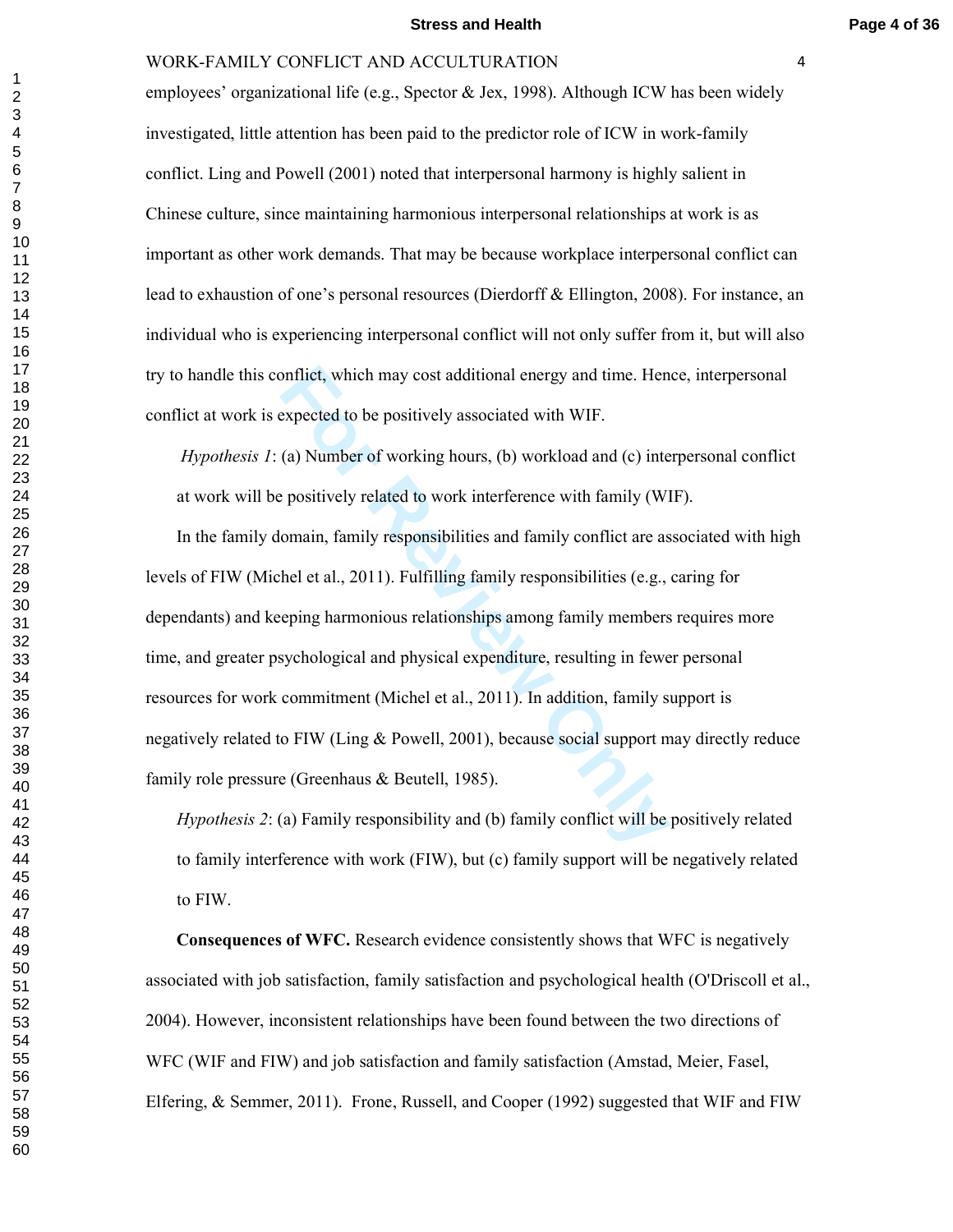#### **Page 5 of 36 Stress and Health**

## WORK-FAMILY CONFLICT AND ACCULTURATION

tribute blame to the domain (e.g., work) which is the so<br>vere examined in the current research. In addition, both<br>ciated with psychological strain (or, conversely, psycho<br>004).<br>Work interference with family (WIF) will be n were negatively related with family satisfaction and job satisfaction, respectively. They explained those results from a *cross-domain perspective*. When one role (e.g., work) interferes with another role (e.g., family), it will be hard for individuals to meet demands in the receiving role (e.g., family). In contrast, Amstad et al.  $(2011)$  argued that WIF is negatively related to job satisfaction, and FIW is negatively related to family satisfaction. They interpreted those results from a *source attribution perspective*. That is, when WFC occurs, individuals may experience decreased performance in the receiving domain (e.g., family), but they attribute blame to the domain (e.g., work) which is the source of the conflict. Both perspectives were examined in the current research. In addition, both WIF and FIW are also positively associated with psychological strain (or, conversely, psychological health) (O'Driscoll et al., 2004).

*Hypothesis 3*: Work interference with family (WIF) will be negatively associated with (a) job satisfaction and (b) family satisfaction, and positively associated with (c) psychological strain.

*Hypothesis 4*: Family interference with work (FIW) will be negatively associated with (a) job satisfaction and (b) family satisfaction, and positively associated with (c) psychological strain.

#### **Mediation Role of WFC**

 Previous research suggests that WFC may mediate the relationships between antecedents and consequences of the conflict, but almost all of the research on the mediation role of WFC has been conducted in Western countries (Blanch & Aluja, 2012). The present research extends the understanding of the role of WFC as a mediator in an immigrant population. Assessing whether the mediation role of WFC exists for immigrants is important, as this allows for greater generalization of the mediation effects of this variable.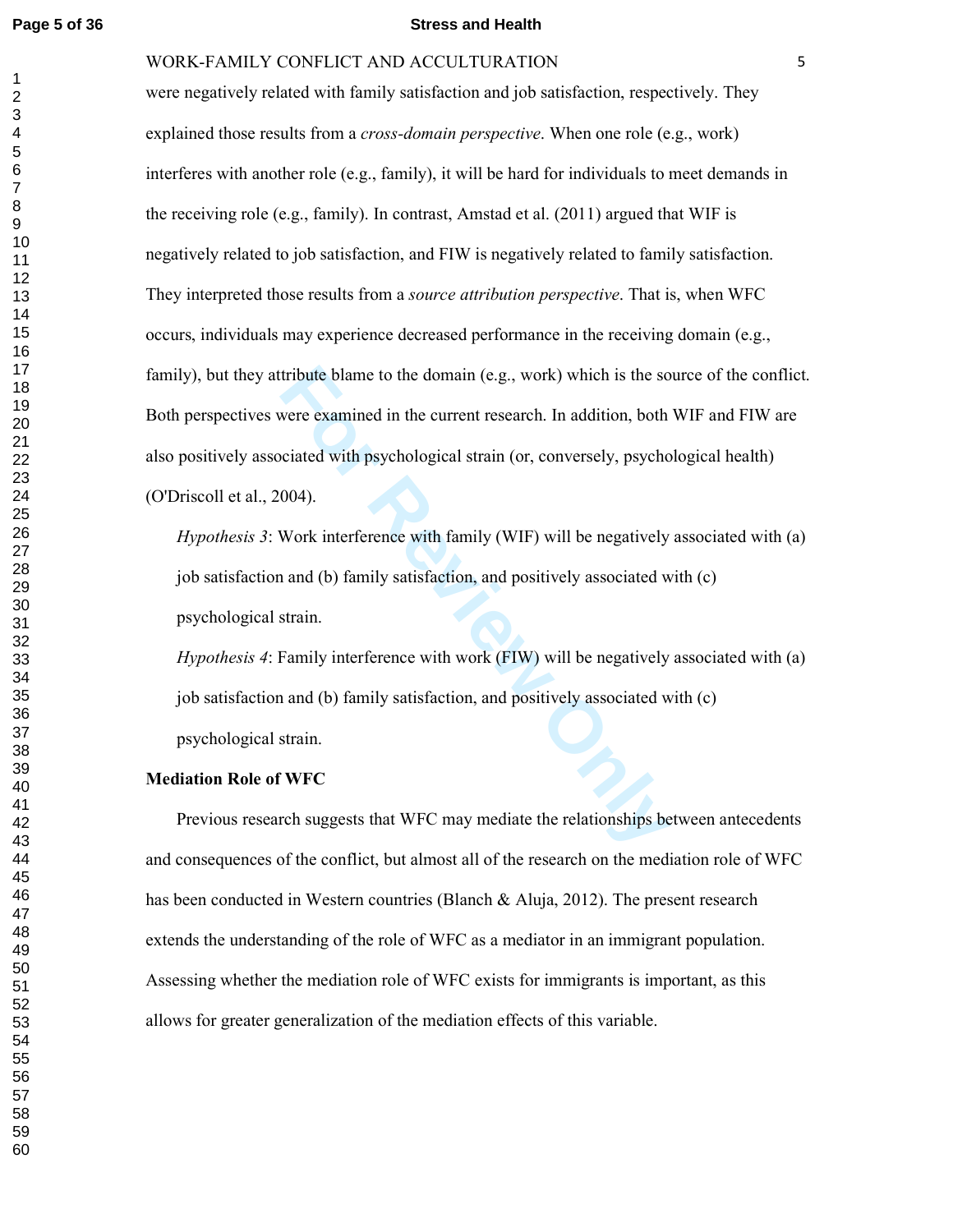*Hypothesis 5*: Work interference with family (WIF) will mediate the relationships of (a) working hours, (b) workload and (c) interpersonal conflict at work with (i) job satisfaction, (ii) family satisfaction, and (iii) psychological strain. *Hypothesis 6*: Family interference with work (FIW) will mediate the relationships of (a) family responsibility, (b) family conflict and (c) family support with (i) job satisfaction,

(ii) family satisfaction, and (iii) psychological strain.

## **Moderation Role of Acculturation**

is a complex process of adapting to a new culture (Berry<br>age proficiency, cultural identity and cultural knowledg<br>44). While it can play an important role in the workplace<br>z-Orozco & Suárez-Orozco, 2010), work-family resea Acculturation is a complex process of adapting to a new culture (Berry, 2002), with three main factors: language proficiency, cultural identity and cultural knowledge (Gim Chung, Kim, & Abreu, 2004). While it can play an important role in the workplace and family life of immigrants (Suárez-Orozco & Suárez-Orozco, 2010), work-family research has yet to pay indepth attention to this construct. Indeed, it is not clear whether there are significant interactions between the antecedents of WFC and the three factors of acculturation in predicting WFC, nor whether there are significant interactions between WFC and the three factors of acculturation in predicting well-being outcomes. In some cross-cultural research on WFC, cultural dimensions (e.g., individualism/collectivism) were examined as moderators of relationships between WFC and its antecedents and consequences (Spector et al., 2004). However, cultural dimensions are not the same as acculturation. Cultural dimensions do not recognise that immigrants are influenced by *both* their home and host cultures. Therefore, cultural dimensions per se are insufficient to explain the levels of WFC experienced by immigrants.

 During the process of acculturation, individuals may experience acculturative stress, such as confusion, frustration, or anxiety, when they are unable to fit into their new cultural environment (Suárez-Orozco & Suárez-Orozco, 2010). New immigrants cannot avoid a certain degree of such stress, which will be intensified when there is a large cultural distance, that is, when the two cultures are dissimilar in language, norms, and values (Taras, Rowney,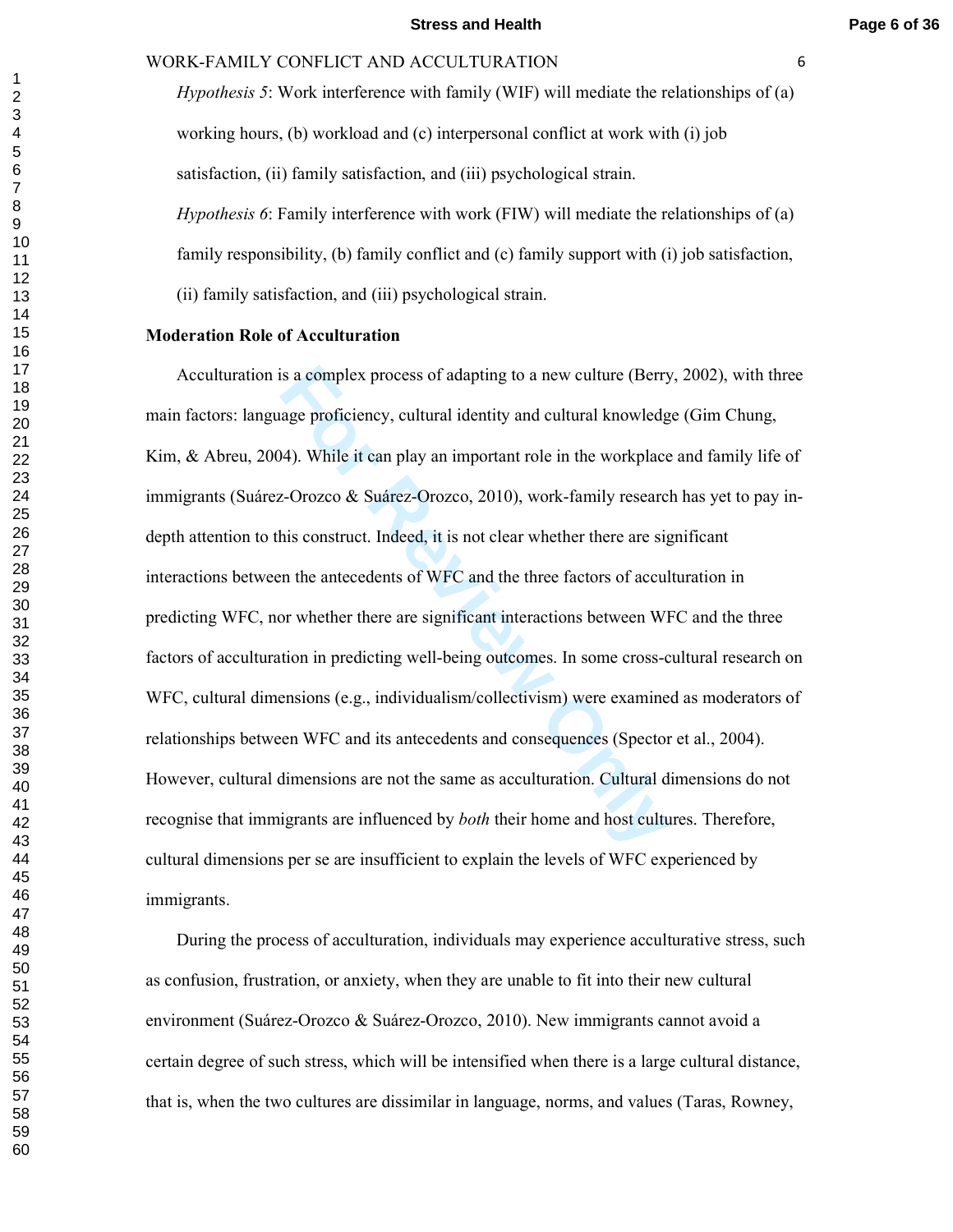#### **Page 7 of 36 Stress and Health**

## WORK-FAMILY CONFLICT AND ACCULTURATION

& Steel, 2013), which is the case for China and New Zealand. In order to adapt to the new cultural environment, individuals must learn the host language to communicate with the host people effectively, adjust their identities (e.g., Am I Chinese or New Zealander?), and understand the host cultural knowledge to gain an insight into the new culture and avoid cultural taboos (Suárez-Orozco & Suárez-Orozco, 2010). This adaptation process may require greater psychological and physical resources, which will limit the resources available for the work and family roles. Therefore, the immigration experience may have an adverse effect on both their family and work, as well as on their well-being (Berry, 2002).

nd work, as well as on their well-being (Berry, 2002).<br>
Ee, immigrants have to conform to the work roles and no<br>
the different from their home society (Hofstede, Hofsted<br>
Iturated immigrants can more quickly process their In the workplace, immigrants have to conform to the work roles and norms of the host society, which may be different from their home society (Hofstede, Hofstede, & Minkov, 2010). Highly acculturated immigrants can more quickly process their work with improved language proficiency, and better understand and manage the role demands in the host culture with sufficient host cultural knowledge than less acculturated immigrants (Pooyan, 1984). Therefore, facing the same amount of workload and working hours, less acculturated immigrants may feel more strain and time pressure than highly acculturated immigrants. In addition, improved language proficiency, adjusted identity and cultural knowledge may help them avoid interpersonal conflict and sort out the conflict effectively. In sum, working hours, workload and interpersonal conflict at work may require a greater psychological and physical expenditure of resources to meet the expectations of the new work role for less acculturated immigrants than highly acculturated immigrants. As a result, the available resources for family are likely to be threatened. Thus, less acculturated immigrants may perceive greater WIF from work demands than highly acculturated immigrants.

*Hypothesis 7*: Acculturation will moderate the positive relationships of (a) working hours, (b) workload and (c) interpersonal conflict at work with work interference with family (WIF), with the relationships being weaker for highly acculturated immigrants than for less acculturated immigrants.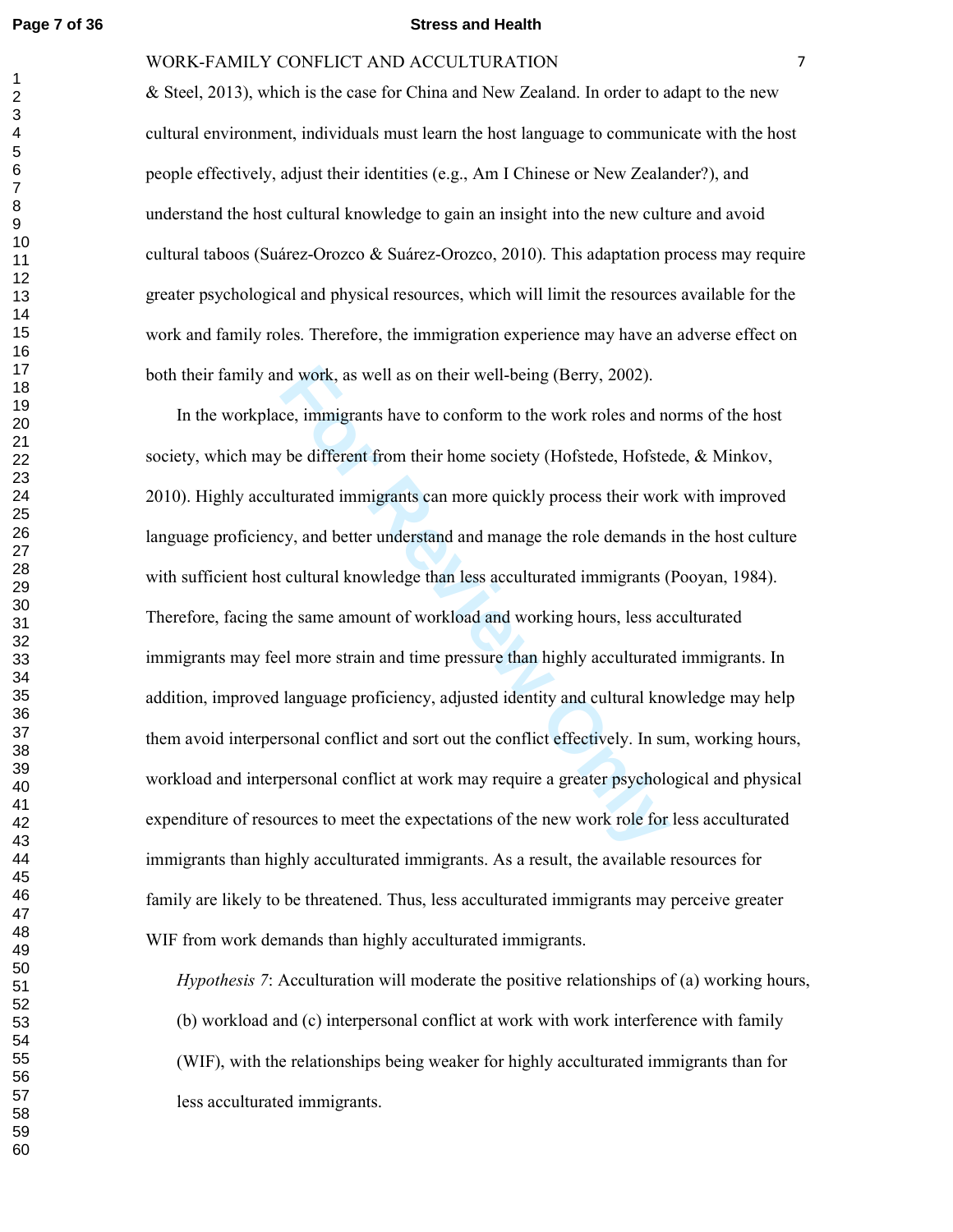In family life, Chinese immigrants often maintain their Chinese culture, such as speaking in Chinese, and accessing Chinese news and knowledge (Li, 2011). Therefore, they do not usually follow the family roles prescribed by the host culture. Chinese immigrants tend to continue to engage with traditional values and behaviours, and perform family responsibilities as required by their home culture. They may also get family support from elderly parents, partner or extended family members, following these Chinese cultural expectations. Hence, acculturation may not impact on the relationships of family responsibilities and family support with family interference with work (FIW).

family support with family interference with work (FIV<br>Ilturation may moderate the relationship between interpend FIW, since cultural conflict often happens in immigre<br>ation (Suárez-Orozco & Suárez-Orozco, 2010). For exame However, acculturation may moderate the relationship between interpersonal conflict within the family and FIW, since cultural conflict often happens in immigrant families in the process of acculturation (Suárez-Orozco & Suárez-Orozco, 2010). For example, Cleland (2004) noted that parent-adolescent conflict is a normal phenomenon in Chinese immigrant families in New Zealand. Adolescents tend to fit into the host culture quicker and more strongly than their parents (Cheung, Chudek, & Heine, 2010). Therefore, a mismatch in language, identities and cultural knowledge between children and parents can generate great parent-adolescent conflict. However, as people become more acculturated, parents may understand the change in their children, which may result in lower family conflict.

 Therefore, to resolve family conflicts, less acculturated immigrants may expend more personal resources than highly acculturated immigrants, which will possibly result in a decrease in available resources for their work. Consequently, we predict that highly acculturated immigrants will suffer less FIW from family conflict than will less acculturated immigrants.

*Hypothesis 8*: Acculturation will moderate the positive relationships of family conflict with family interference with work (FIW), with the relationships being weaker for highly acculturated immigrants than for less acculturated immigrants.

 $\mathbf{1}$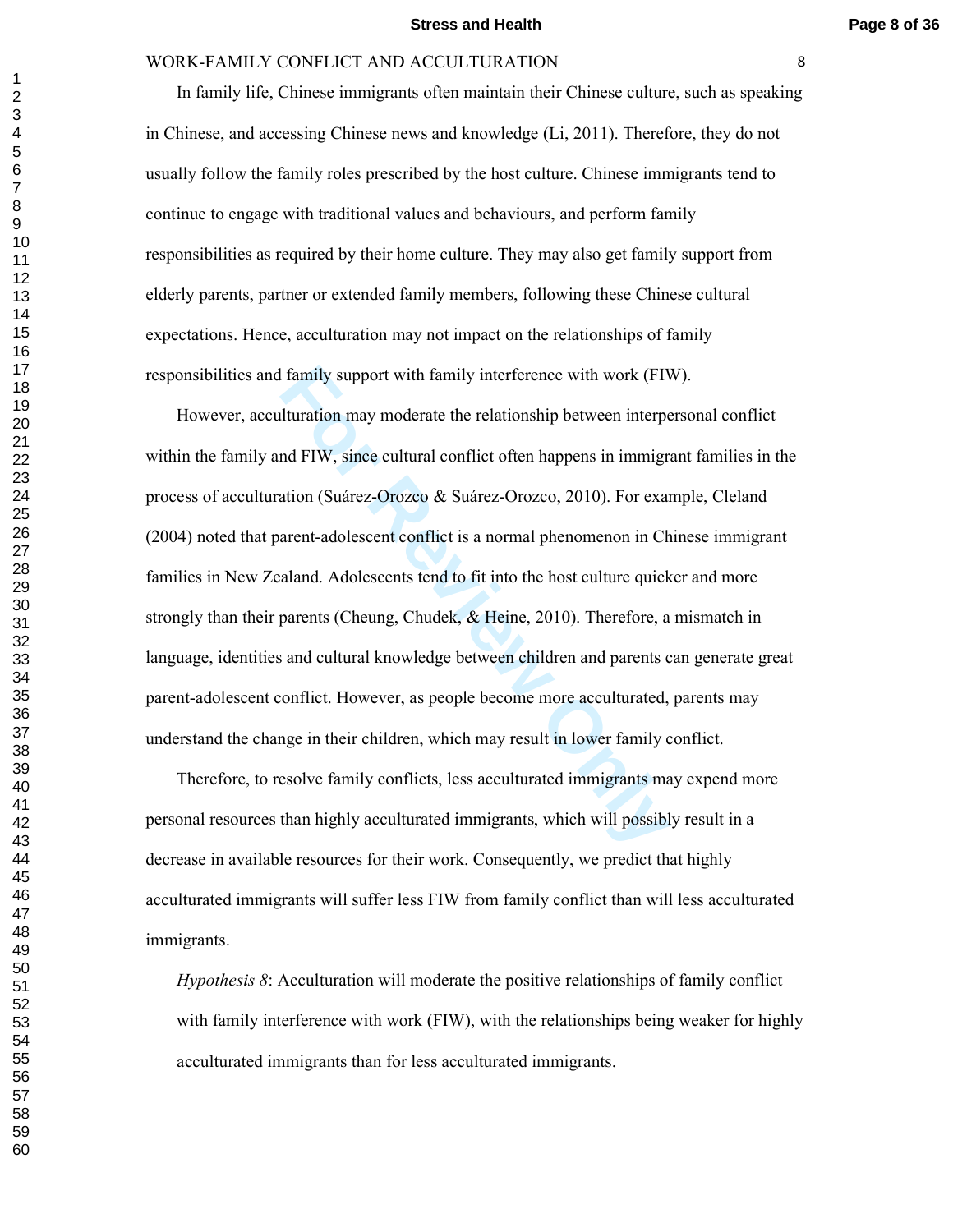#### **Page 9 of 36 Stress and Health**

## WORK-FAMILY CONFLICT AND ACCULTURATION

ble them to invest more available personal resources int<br>in turn may increase satisfaction with their work and fa<br>to immigrants' mental health. Given the above, accultur<br>at of work-family conflict on job satisfaction, fami Through a person's life, stressful events such as family changes or a job transfer to an unfamiliar environment might affect the person psychologically, and influence the person's family and job satisfaction (Bellavia & Frone, 2005; Leong, 2001). As immigrants interact with their new cultural environment, the host culture begins to make more sense, such as communicating with the host people confidently and fluently, understanding the host cultural knowledge, and getting used to their new cultural identity, which will help them build up new social networks and developing new problem-solving tools. These could assist their work and family life, and enable them to invest more available personal resources into their work and family roles, which in turn may increase satisfaction with their work and family, and may even be beneficial to immigrants' mental health. Given the above, acculturation may attenuate the impact of work-family conflict on job satisfaction, family satisfaction and psychological health.

*Hypothesis 9*: Acculturation will moderate the negative relationships of work-family conflict (WIF and FIW) with (a) job satisfaction and (b) family satisfaction, with the relationships being stronger for highly acculturated immigrants than for less acculturated immigrants.

*Hypothesis 9(c)*: Acculturation will moderate the positive relationships of work-family conflict (WIF and FIW) with psychological strain, with the relationships being weaker for highly acculturated immigrants than for less acculturated immigrants.

 In sum, our study makes several important contributions to the work-family literature. First, if our results support the model proposed, this research would give greater confidence in extending the generalizability of existing WFC theories to immigrant populations. However, if our results fail to support this model, our research would help future research further explore the experiences of WFC among immigrants. Second, to the best of our knowledge, this study was the first to empirically test the predictor role of interpersonal conflict at work. Third, we investigated the relationships of WIF and FIW with job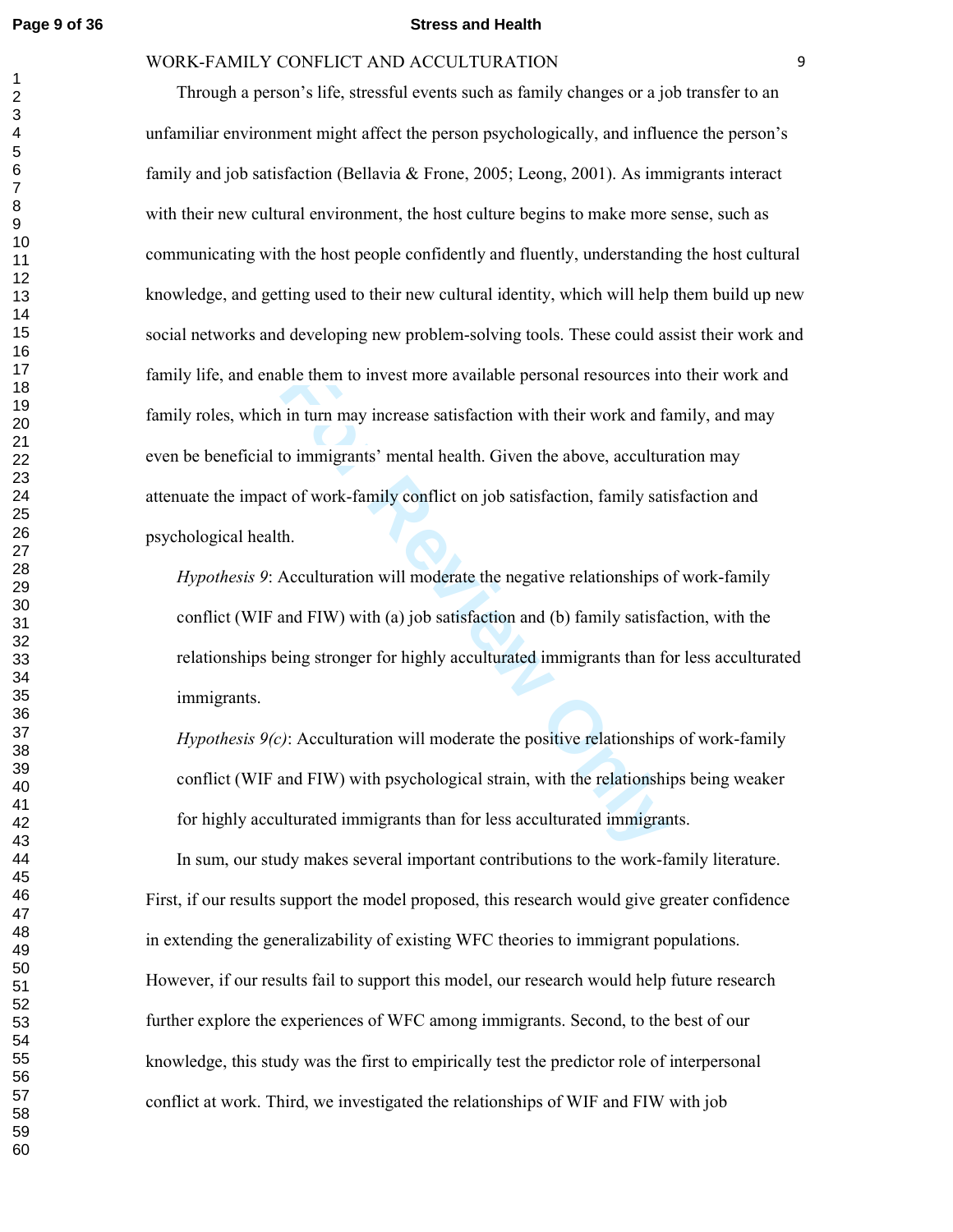satisfaction and family satisfaction, to examine the debate over the cross-domain perspective versus the resource attribution perspective. Fourth, the most unique contribution of our study was to explore the moderation role of acculturation in relation to work-family conflict.

#### **METHOD**

## **Sample and Procedures**

New Zealand, completed a survey assessing the variable orn in Mainland China, Hong Kong, Taiwan, Singapore and from universities, Chinese companies, Chinese associeve Zealand. 82.1% completed the hard copy questionna ince A sample of 577 Chinese immigrants, who had full-time or part-time work and lived with family members in New Zealand, completed a survey assessing the variables listed in Figure 1. Participants were born in Mainland China, Hong Kong, Taiwan, Singapore or Malaysia. The sample was obtained from universities, Chinese companies, Chinese associations and Chinese churches around New Zealand. 82.1% completed the hard copy questionnaire, while 17.9% did the survey online. Participants represented an array of industries, including agriculture, education, and financial. The sample was  $49.7\%$  male ( $n = 287$ ) and  $49.3\%$  female ( $n = 284$ ), with an average age of 38.42 ( $SD = 10.18$ , ranging from 19 to 65 years), an average resident length of 133.15 months  $(SD = 75.46)$  and an average job tenure in New Zealand of 64.55 months  $(SD = 58.50)$ . Most respondents  $(73.3\%)$  had dependents. 76.6% of the participants had a university Bachelor degree, with a further 32.4% also having a higher tertiary qualification.

## **Measures**

 Following Brislin (1970), all survey items were translated into Chinese and back translated into English to verify semantic equivalence. Initially, linguistics Ph.D. students helped to translate an English version of the questionnaire into Chinese, and then the questionnaire was translated back into English by three teachers with English qualifications. Another three university level lecturers whose native language is English checked the equivalence of wording in the original and back-translated versions.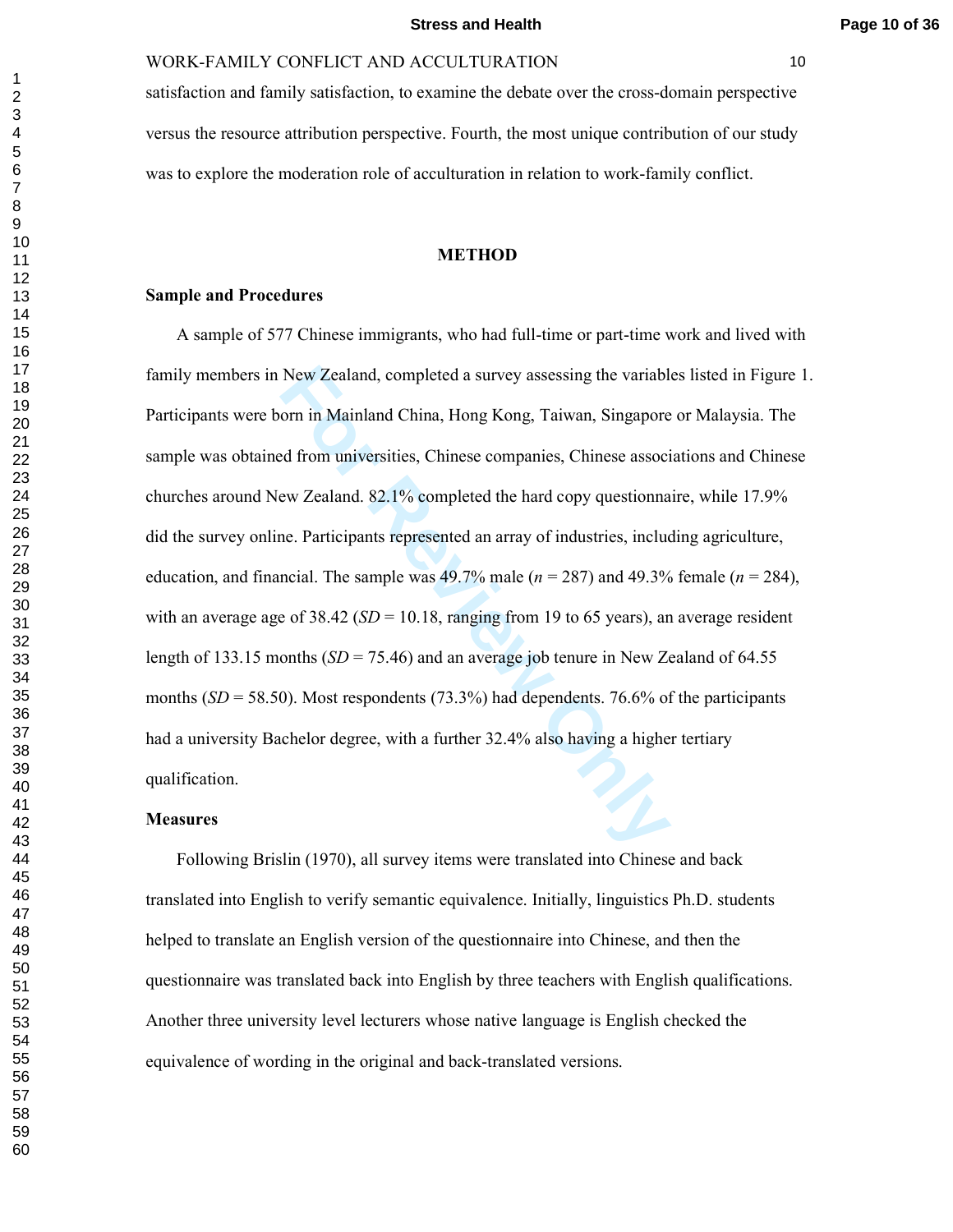#### **Page 11 of 36 Stress and Health**

## WORK-FAMILY CONFLICT AND ACCULTURATION 11

 **Work-family conflict (WFC)***.* Each type of WFC (time-based WIF, strain-based WIF, time-based FIW and strain-based FIW) was measured by three items from the Work-Family Conflict Scale (Carlson, Kacmar, & Williams, 2000). A sample item is "My work keeps me from my family activities more than I would like (TWIF)." Respondents indicated how strongly they agreed with each item, on a 5-point scale from 1 (Strongly disagree) to 5 (Strongly agree), with a higher score representing more conflict. The Cronbach's alpha coefficients were .84, .83, .74 and .89 for TWIF, SWIF, TFIW and SFIW respectively.

 **Working hours***.* Respondents were asked how many hours in total they usually worked per week.

**For Respondents were asked how many hours in total the**<br>
Solution of the set of the set of the set of the set of the set of the set of the set of the set of the set of<br>
Solution is "My job requires me to work very fast."  **Workload**. Workload was assessed using the five-item scale designed by Spector and Jex (1998). A sample item is "My job requires me to work very fast." Respondents were asked to indicate how often each sample item occurred, on a 5-point scale from 1 (Less than once per month or never) to 5 (Several times per day), with a higher score representing a higher level of workload. The Cronbach's alpha was .88.

 **Interpersonal conflict at work**. Interpersonal conflict at work was measured by Cox's (1998) five-item Organizational Conflict Scale. A sample item is "The atmosphere here is often charged with hostility." Respondents indicated how much they agreed with each item, on a 6-point scale ranging from 1 (Strongly disagree) to 6 (Strongly agree), with higher scores indicating more conflict. The Cronbach's alpha was .90.

 **Family responsibility***.* Three items adapted by L. Lu, Kao, Chang, Wu, and Cooper (2011) were used to assess family responsibility. A sample item is "I feel that our family makes too many demands on me." Respondents indicated how often each experience happened to them, on a 5-point scale from 1 (Never) to 5 (Very often), with higher scores representing more family responsibility. The Cronbach's alpha was .84.

 **Family support***.* Four items developed by Zimet, Dahlem, Zimet, and Farley (1988) were used to measure family support. A sample item is "My family really tries to help me."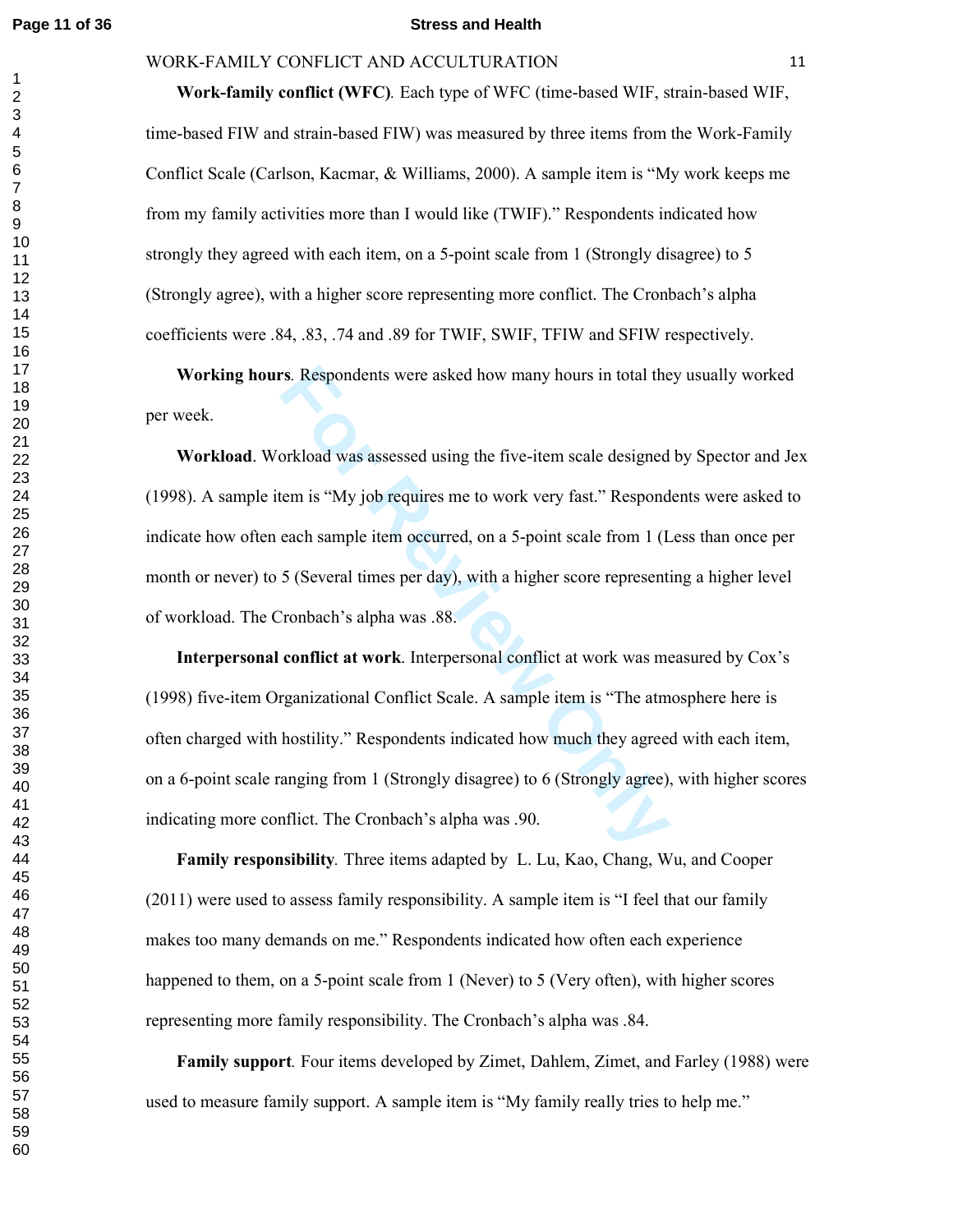Respondents indicated how much they agree with each item, on a 7-point scale from 1 (Very strongly disagree) to 7 (Very strongly agree), with higher scores representing greater support. The Cronbach's alpha was .90.

 **Family conflict***.* Five items revised by Jaycox and Repetti (1993) were employed to assess family conflict. A sample item is "We fight a lot in our family." Respondents indicated to what extent they thought each item was true, on a 4-point scale from 1 (Mostly true) to 4 (False). A higher score indicates more perceived conflict among family members. The Cronbach's alpha was .72.

vas .72.<br> **For Review 10** Satisfaction was assessed by three items f<br> **Example 100** Satisfaction was assessed by three items f<br> **For Review 10** Cammann (1982). A sample item is "All in all, I am sa<br>
indicated how much they  **Job satisfaction**. Global job satisfaction was assessed by three items from Seashore, Lawler, Mirvis, and Cammann (1982). A sample item is "All in all, I am satisfied with my job." Respondents indicated how much they agreed with each item, on a 7-point scale from 1 (Very strongly disagree) to 7 (Very strongly agree). A higher score indicates greater job satisfaction. The Cronbach's alpha was .81.

 **Family satisfaction**. Family satisfaction was measured with three items from Edwards and Rothbard (1999). A sample item is "All in all, the family life I have is great." Respondents indicated how much they agreed with each item, on a 7-point response scale from 1 (Strongly disagree) to 7 (Strongly agree), with a higher score indicating family satisfaction. The Cronbach's alpha was .95.

 **Psychological strain***.* Two types of psychological strain (social dysfunction and anxiety/depression) were measured by eight items from the General Health Questionnaire revised by Kalliath, O'Driscoll, and Brough (2004). Sample items are "Been able to face up to my problems" for social dysfunction; "Been feeling unhappy or depressed" for anxiety/depression. Respondents were asked to reflect their psychological well-being over the previous three months on a 5-point response scale from 1 (Never) to 5 (All the time). Higher scores indicate higher levels of psychological strain. The Cronbach's alphas were .80 and .81 for social dysfunction and anxiety/depression respectively.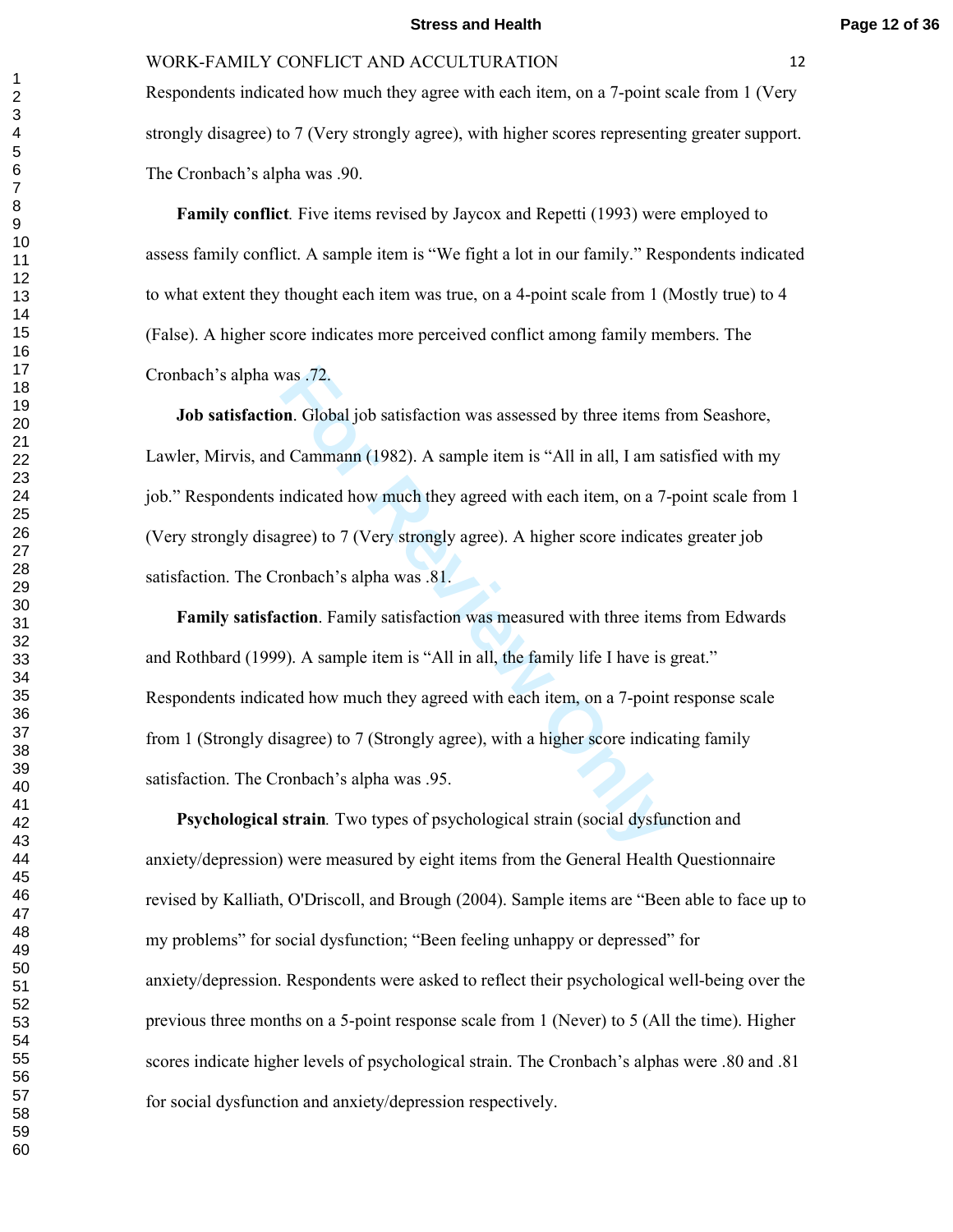#### **Page 13 of 36 Stress and Health**

## WORK-FAMILY CONFLICT AND ACCULTURATION 13

 **Acculturation**. Three dimensions of acculturation (language proficiency, cultural knowledge and cultural identity) were assessed using twelve revised items from Gim Chung et al. (2004) (e.g., "How well do I speak the language of English?" for language proficiency; "How knowledgeable am I about the history of mainstream New Zealanders?" for cultural knowledge; "How proud am I to be part of mainstream New Zealanders?" for cultural identity). Respondents were asked to respond on a 5-point scale, from 1 (Not very much) to 5 (Very much), with higher scores representing higher acculturation. The Cronbach's alphas were .95, .82 and .88 for language proficiency, cultural knowledge and cultural identity respectively.

88 for language proficiency, cultural knowledge and cult<br> **variables.** Demographic information included gender (e<br>
ge (measured in years), educational level (less than high<br>
2, diploma = 3, Bachelor's degree = 4, postgradu  **Demographic variables.** Demographic information included gender (dummy coded male  $= 1$ , female  $= 2$ ), age (measured in years), educational level (less than high school  $= 1$ , high school graduate  $= 2$ , diploma  $= 3$ , Bachelor's degree  $= 4$ , postgraduate degree  $= 5$ ), number of dependents (self-reported), residency in New Zealand (measured in months), type of job (selfreported), job tenure in New Zealand (measured in months).

## **Analysis**

 Confirmatory factor analyses (CFA) were performed using AMOS 21.0 to validate the structure of measures (Byrne, 2010). Descriptive statistics using SPSS 21.0 were calculated to provide means, standard deviations (*SD*) and correlations. Mediation analyses were conducted with AMOS 21.0. As the structural model became overly complicated when we included Hypotheses 1-6, we ran two sets of mediation models: Model A with SWIF and TWIF as mediators, and Model B with SFIW and TFIW as mediators. The only requirement for a significant mediation effect is that the indirect effect  $(a \times b)$  is significant (Zhao, Lynch,  $\&$ Chen, 2010). Moderation tests were conducted for all the significant paths, with hierarchical regression via SPSS 21.0. Following Dawson (2014), the requirement for significant moderation effect is that the predictor  $\times$  moderator interaction is significant. Additionally, in the present study, three indices were used to evaluate the overall model fit: the standardised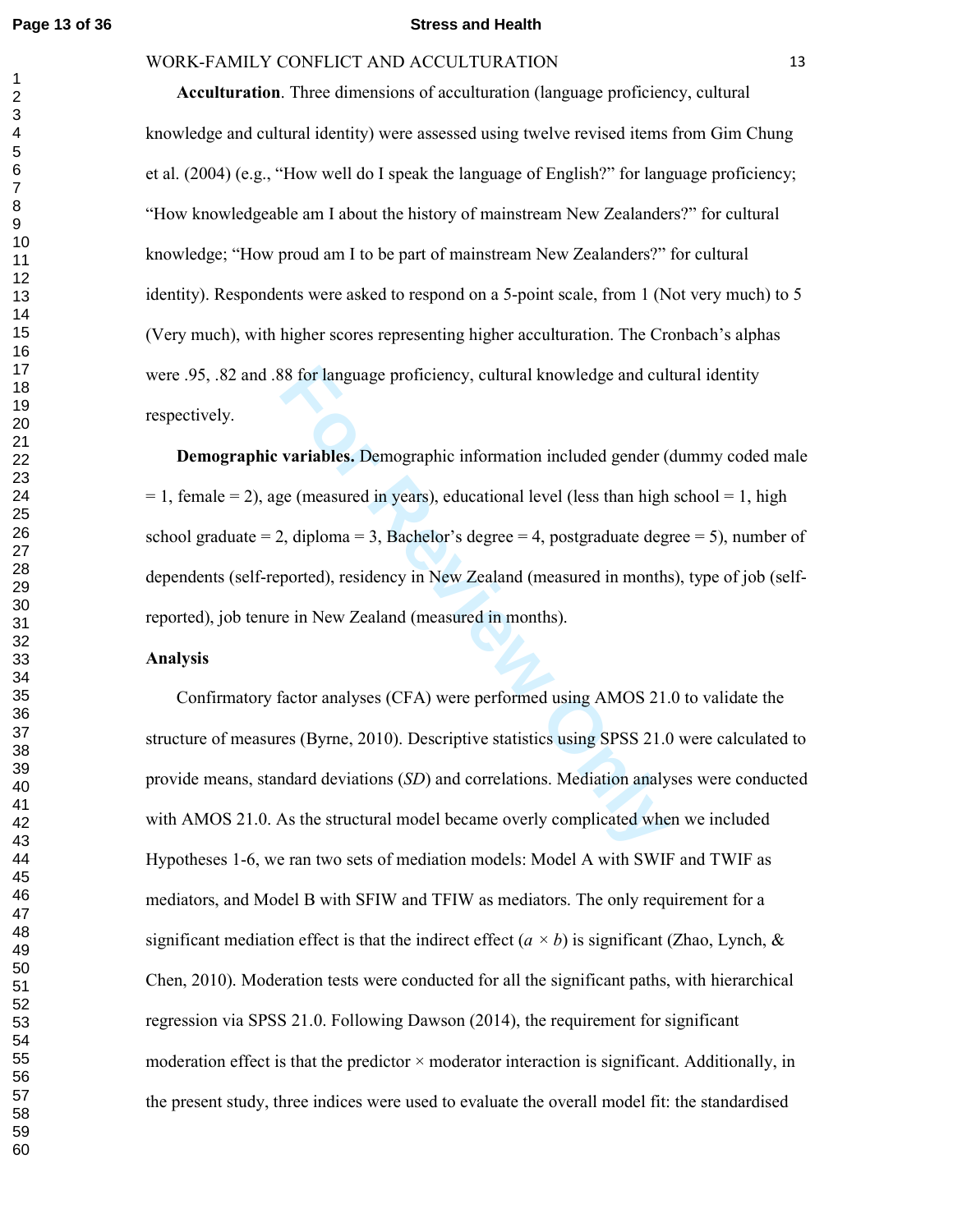root mean residual (SRMR  $\leq$  0.10), comparative fit index (CFI  $\geq$  0.95), and root mean square error of approximation (RMSEA  $\leq$  0.08) (Williams, Vandenberg, & Edwards, 2009).

#### **Results**

## **Scale Validation**

A two-factor structure of psychological strain (social dy) fit the current data well. In addition, a three-factor stru uage proficiency, cultural knowledge and cultural identifierdations in the three structures were less t All the variables (except working hours) in Figure 1 were assessed by confirmatory factor analysis (CFA) to confirm the factorial structures of the measures. A four-factor structure of WFC fit our data (time-based WIF, strain-based WIF, time-based FIW, and strain-based FIW). A two-factor structure of psychological strain (social dysfunction and anxiety/depression) fit the current data well. In addition, a three-factor structure of acculturation (language proficiency, cultural knowledge and cultural identity) was supported. The inter-factor correlations in the three structures were less than .80, suggesting that the factors were distinct (Kline, 2011). The fit indices of each construct achieved acceptable levels, and all factor loadings  $(0.3)$  achieved the minimum requirements (Furr & Bacharach, 2013) (see Table 1). After conducting CFA, all measures had appropriate construct validity.

## INSERT TABLE 1 ABOUT HERE

## **Descriptive Statistics**

 Table 2 presents the means, standard deviations (*SD*s), reliability coefficients, and bivariate correlations. All variables demonstrated high levels of internal consistency (bold numbers on the diagonal), ranging from .74 to .95. As can be seen in Table 1, all correlations were in the expected direction.

#### INSERT TABLE 2 ABOUT HERE

## **Control Variables**

 The demographic variables had weak and inconsistent correlations with the study variables in the mediation testing ( *r*s ranged from .00 to .15). Theoretically, some researchers suggested that demographic characteristics have little impact on the magnitude of the parameter estimates in WFC models (e.g., Byron, 2005; Frone et al., 1992). If demographic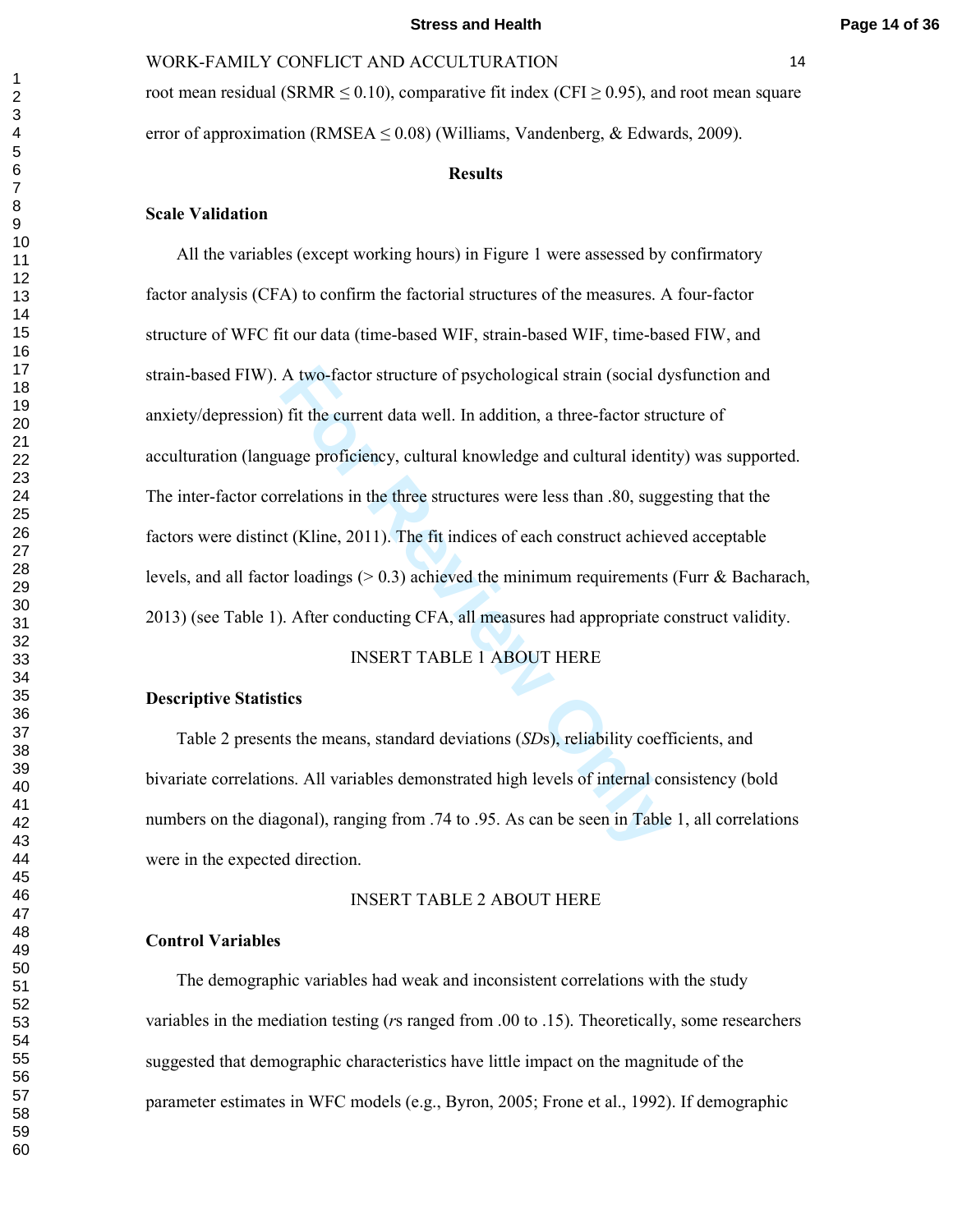#### **Page 15 of 36 Stress and Health**

## WORK-FAMILY CONFLICT AND ACCULTURATION 15

variables are theoretically unimportant and have little relationship with key variables, they do not need to be controlled (Spector  $\&$  Brannick, 2011). Hence, the demographic variables were not controlled in the mediation testing. However, some demographic variables showed moderate correlations with acculturation. For instance, the correlation between education and language proficiency was  $r = 0.54$  ( $p < 0.01$ ). Regression analyses were conducted with and without demographic variables, but the interaction effects did not change significantly. Therefore, demographic variables were also not controlled in moderation testing.

## **Hypothesis Testing**

**Formularity Eq. 31** and 3, Model A was assessed by the model respecification, which included the covariance tion indices and trimming the non-significant paths. The .99; SRMR = .02; RMSEA = .02. As shown in Table 3 berso **Direct effects.** To test Hypotheses 1 and 3, Model A was assessed by SEM. Model A had an acceptable fit after model respecification, which included the covariance between errors with high modification indices and trimming the non-significant paths. The fit indices were:<br> $\chi^2/df = 1.34$ ; CFI = .99; SRMR = .02; RMSEA = .02. As shown in Table 3, workload ( $\beta$  = .22,  $p < .001$ ) and interpersonal conflict at work (ICW) ( $\beta = .17$ ,  $p < .001$ ) were positively related to strain-based WIF, while working hours did not show a significant relationship with strainbased WIF. However, all three predictors were positively related to time-based WIF (workload,  $\beta = .28$ ,  $p < .001$ ; ICW,  $\beta = .08$ ,  $p < .05$ ; working hours,  $\beta = .12$ ,  $p < .001$ ). Therefore, Hypothesis 1 was partially supported.

 With regard to Hypothesis 3, strain-based WIF was significantly related to all four wellbeing consequences: job satisfaction ( $\beta$  = -.23,  $p$  < .001), family satisfaction ( $\beta$  = -.33,  $p$ )  $\leq$  .001), social dysfunction ( $\beta$  = .38,  $p \leq$  .001), and anxiety/depression ( $\beta$  = .37,  $p \leq$  .001). However, time-based WIF had no significant relationship with each outcome.

 To test Hypotheses 2 and 4, Model B was investigated using SEM. Model B achieved an acceptable level of fit after model respecification:  $\chi^2/df = 2.37$ ; CFI = .99; SRMR = .02; RMSEA = .05. As shown in Table 3, family responsibility ( $\beta$  = .14,  $p$  < .001) and family conflict  $(\beta = .14, p < .001)$  were positively related to strain-based FIW, while family support  $(\beta = -0.09, p < 0.05)$  was negatively related to strain-based FIW. In addition, family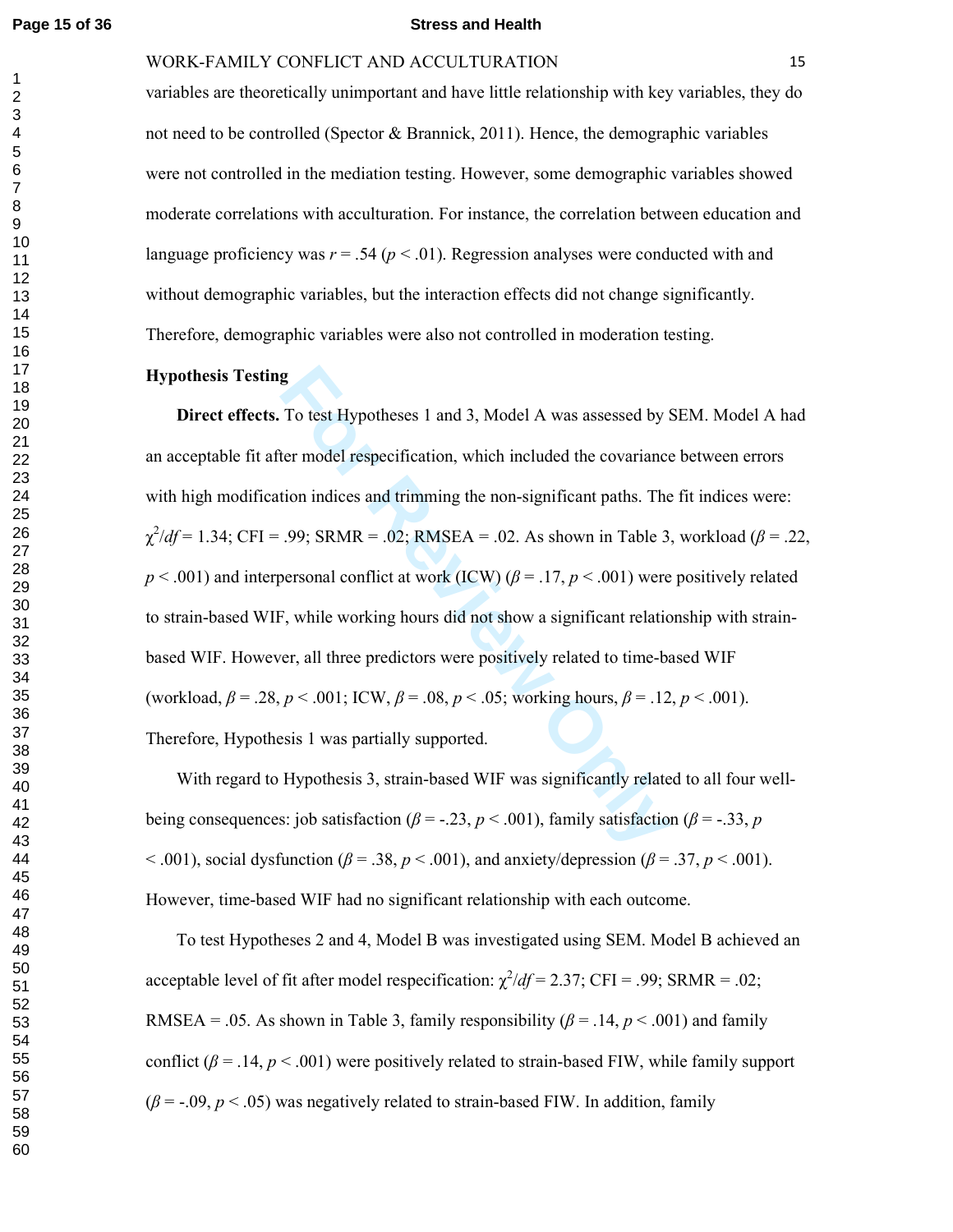#### **Stress and Health Page 16 of 36**

#### WORK-FAMILY CONFLICT AND ACCULTURATION 16

responsibility ( $\beta$  = .29,  $p$  < .001) was positively associated with time-based FIW, and family support  $(\beta = -0.09, p < 0.05)$  was negatively associated with time-based FIW, but family conflict showed a non-significant relationship with time-based FIW. Therefore, Hypothesis 2 was partially supported.

 With regard to Hypothesis 4, strain-based FIW was significantly related to all four wellbeing consequences: job satisfaction ( $\beta$  = -.11, *p* < .05), family satisfaction ( $\beta$  = -.14, *p*  $\leq$  .001), social dysfunction ( $\beta$  = .30,  $p$   $\leq$  .001), and anxiety/depression ( $\beta$  = .22,  $p$   $\leq$  .001). However, time-based FIW had no significant relationship with each outcome.

red FIW had no significant relationship with each outcomets. In respect of Hypothesis 5, as shown in Table 3, st<br>onships of workload and interpersonal conflict at work v<br>satisfaction, social dysfunction and anxiety/depress **Mediation effects.** In respect of Hypothesis 5, as shown in Table 3, strain-based WIF mediated the relationships of workload and interpersonal conflict at work with job satisfaction, family satisfaction, social dysfunction and anxiety/depression. However, timebased WIF did not function as a mediator between the work domain predictors and the wellbeing consequences. Similarly, in respect of Hypothesis 6, strain-based FIW mediated the relationships of family responsibility, family conflict and family support with job satisfaction, family satisfaction, social dysfunction and anxiety/depression. However, time-based FIW did not function as a mediator between the family domain predictors and well-being consequences.

## INSERT TABLE 3 ABOUT HERE

 **Moderation effects.** As depicted in Figure 1, hypotheses 7, 8 and 9 predicted that acculturation (language proficiency, cultural knowledge and cultural identity) would perform as a moderator. As depicted in Table 4, there were two significant interaction effects. Specifically, SWIF was predicted by the interaction of workload with language proficiency (*β*  $=$  .13,  $p$  < .01), and anxiety/depression was predicted by the interaction of SWIF with language proficiency  $(\beta = -0.07, p < 0.05)$ . Based on procedures described by Aiken, West, and Reno (1991), values one standard deviation above and below the mean of the moderator were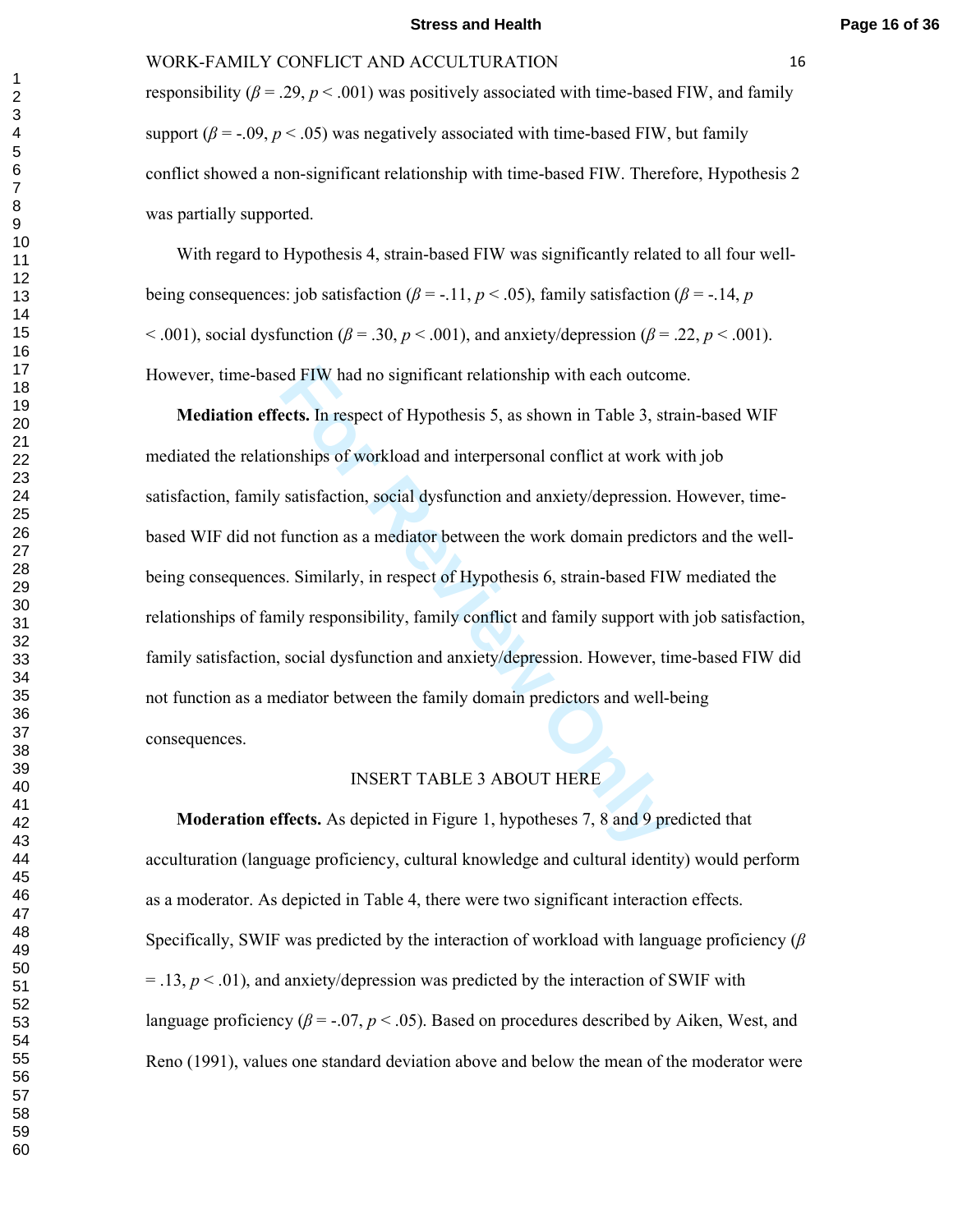#### **Page 17 of 36 Stress and Health**

WORK-FAMILY CONFLICT AND ACCULTURATION 17

used to plot the interactions to provide a better understanding of the interaction effects (Figure 2 and 3).

 The interaction between workload and language proficiency on SWIF is depicted in Figure 2. Contrary to Hypothesis 7(b), when immigrants experienced high workload, respondents with low language proficiency tended to have lower SWIF than respondents with high language proficiency.

## INSERT FIGURE 2 ABOUT HERE

 The interaction between SWIF and language proficiency on anxiety/depression is depicted in Figure 3. When immigrants experienced high SWIF, language proficiency had little or no buffering influence. However, when immigrants experienced low SWIF, individuals with low language proficiency tended to have lower anxiety/depression than people with high language proficiency, which is contrary to Hypothesis 9(c).

INSERT FIGURE 3 ABOUT HERE

## **Discussion**

**Follow SWIF and language proficiency on anxiety/de**<br> **Follow immigrants experienced high SWIF, language proficience. However, when immigrants experienced lo<br>
w language proficiency tended to have lower anxiety/de<br>
nguage**  The impact of acculturation is a complex issue, and has not been addressed in previous WFC research. This study explored: (a) the direct relationships of WFC with several antecedents and well-being consequences; (b) the mediation effects of WFC; and (c) the moderating role of acculturation. In general, we found that: (1) Chinese immigrants may be in a state of "in-betweenness" (Li et al., 2014, p.33); (2) WIF and FIW are related to both job satisfaction and family satisfaction; and time-based WFC has less effects on individuals' well-being than strain-based WFC; (3) immigrants with high levels of language proficiency perceived more SWIF and strain, and unchanged value acculturation may account for the non-significant moderation effects in our study. These findings are discussed in more detail below.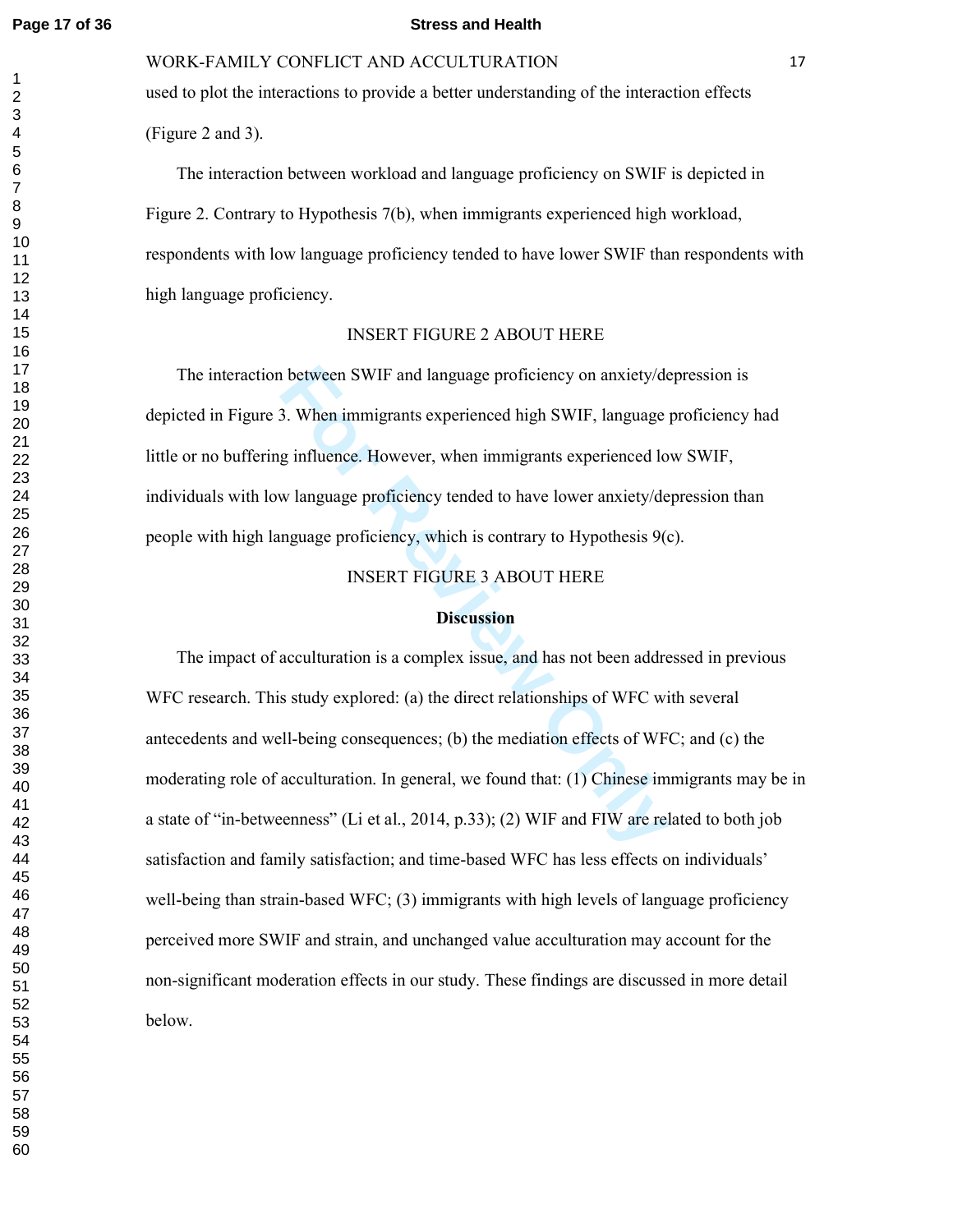#### **In-betweenness**

Li et al. (2014) described the state of Chinese immigrants as in-betweenness, since they are living between languages, between lifestyles, and between cultures. In other words, Chinese immigrants may still maintain their traditional Chinese values, but simultaneously attempt to follow and learn the attitudes and behaviours of host people. It seems our results are consistent with Li et al. (2014).

 Interpersonal conflict at work (ICW) and family conflict are not unique to Chinese. However they play a particularly critical role as sources of WFC for Chinese (Ling & Powell, 2001). This is supported by our findings. ICW was positively related to strain-based and time-based WIF, and family conflict was positively related to strain-based FIW. These results suggest that Chinese immigrants emphasize maintenance of interpersonal harmony both in the workplace and at home.

a particularly critical role as sources of WFC for Chine<br>orted by our findings. ICW was positively related to stra<br>and family conflict was positively related to strain-based<br>e immigrants emphasize maintenance of interperso In this research, the number of working hours was significantly related to time-based WIF, and the sample had a mean number of working hours of 38.75 per week, which fell in the range of normal working hours (37-40) in New Zealand (Immigration New Zealand, n.d.). The results are contrary to previous Chinese findings. Previous studies have found that working hours were not a strong predictor of WFC, because Chinese usually commit more hours to work than Western people for the welfare of their family (Khairullah & Khairullah, 2013). However, our results appear to be more consistent with Western research, which suggests that the number of working hours is positively related to WFC (Aycan, 2008). Therefore, our findings imply that Chinese immigrants, unlike Chinese living in their homeland, may try to accept and follow the host attitudes of giving priority to family rather than work.

## **Permeable work and family role boundaries**

 Following the cross-domain and source attribution perspectives, we hypothesized that WIF and FIW are related to both job satisfaction and family satisfaction. Although the two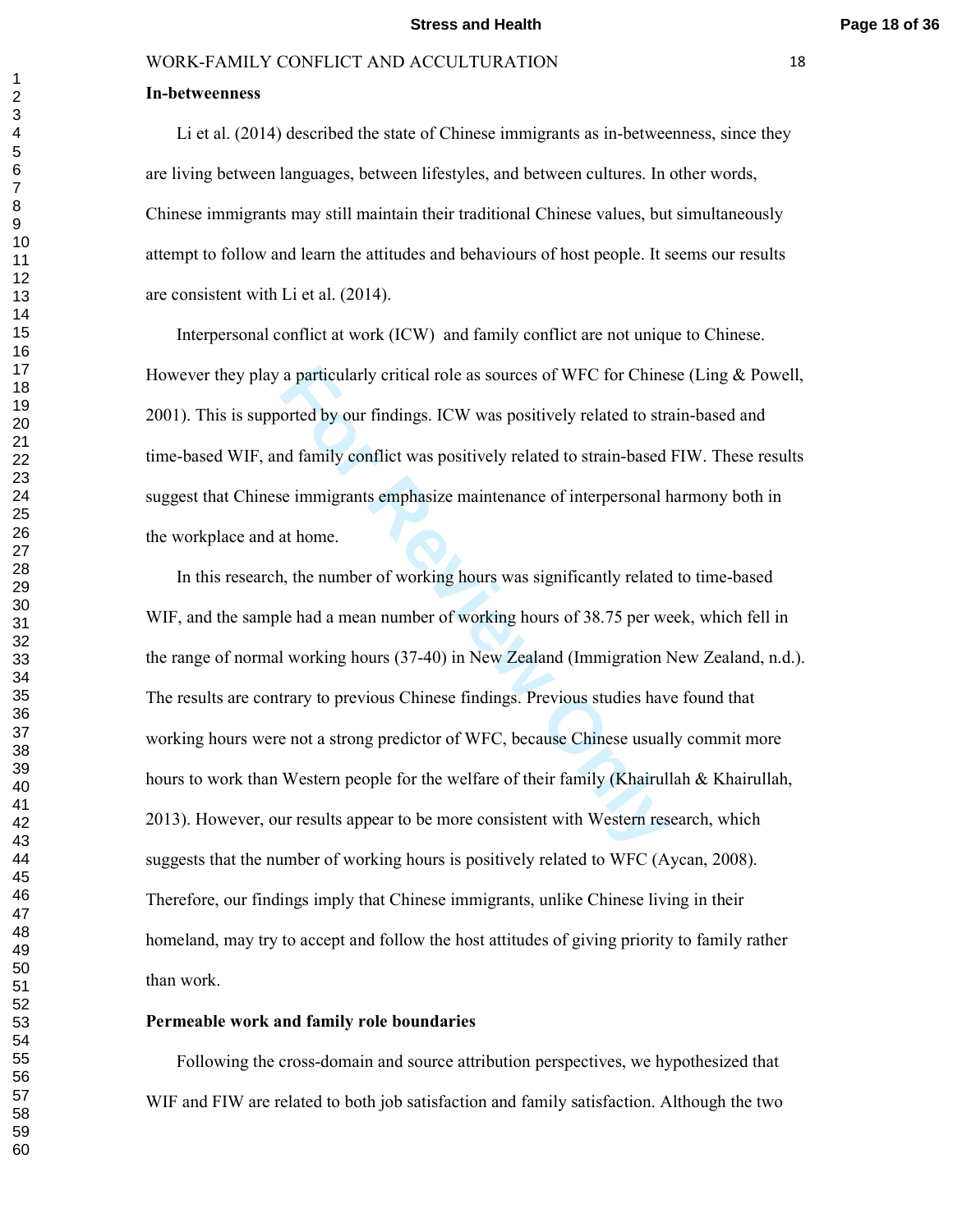#### **Page 19 of 36 Stress and Health**

#### WORK-FAMILY CONFLICT AND ACCULTURATION 19

perspectives seem to be mutually exclusive, our results support both perspectives, but suggest that by themselves they may not be sufficient to interpret the current results. Rothbard and Ramarajan (2009) drew attention to the notion of role boundary permeability, which refers to family and work roles of individuals being integrated rather than segmented. Permeable work and family role boundaries enable individuals to merge various aspects of work and family domains (Powell  $&$  Greenhaus, 2012). From this perspective, WIF can influence not only job satisfaction but also family satisfaction. In a similar vein, FIW can also influence both job and family satisfaction.

tion.<br>
Industrian-based WFC (SWIF and SFIW) but not time-based work demands and well-being, and time-based WFC has<br>
Nork demands and well-being, and time-based WFC has<br>
in-based WFC. A possible explanation is that people h Interestingly, only strain-based WFC (SWIF and SFIW) but not time-based WFC (TWIF and TFIW) was related to well-being. The results show that strain-based WFC is a consistent mediator between work demands and well-being, and time-based WFC has fewer effects on well-being than strain-based WFC. A possible explanation is that people have opportunities to manage their time-based WFC, which then will not influence their well-being substantially. Modern technologies conveniently help them participate in one role (e.g., family), and simultaneously do not rule out their participation in the other role (e.g., work) (Bagger, Reb, & Li, 2014). For example, in recent years, the popularity of the home-office provides an opportunity to fulfil work demands, but simultaneously not sacrifice time with family members (Brough & O'Driscoll, 2005). Furthermore, flexible work time may help people manage their own time reasonably. People are increasingly willing to work for organizations that offer them the flexibility to create a balance between work and family commitments (Ministry of Business, Innovation & Employment, 2015). Hence, strain-based WFC has more impact on individuals' well-being than does time-based WFC.

#### **Moderation Effects of Acculturation**

 Interestingly, the only two significant moderation effects were counter to our expectations. Specifically, when experiencing high workload, Chinese immigrants with language proficiency perceived more SWIF than those less fluent in English. Additionally,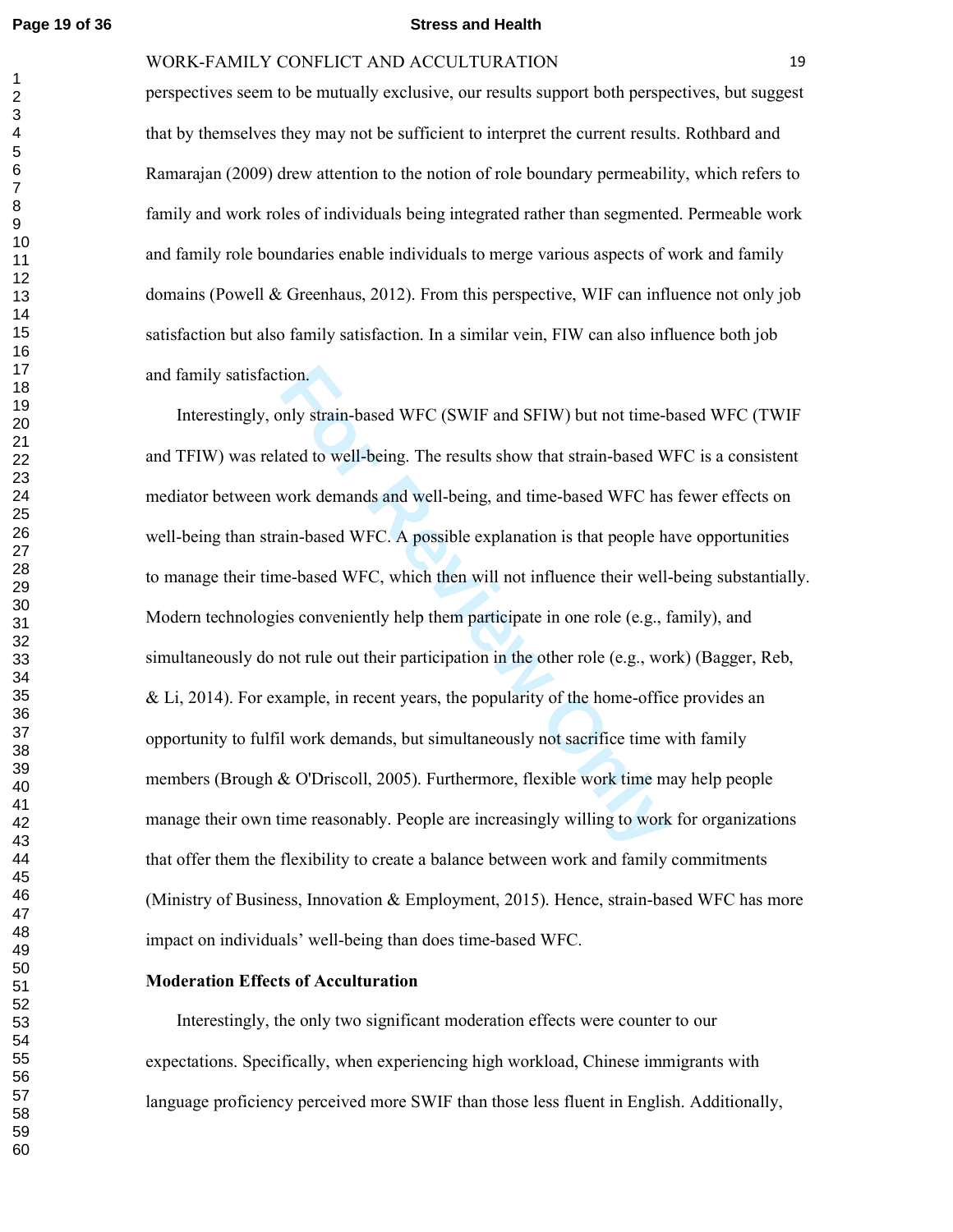we found that the detrimental effect of SWIF on anxiety/depression was more salient for immigrants with high levels of language proficiency. These results are important as this is the first study that reports moderation effects of acculturation, in particular language proficiency, among the relationships in work-family models.

people with different levels of language proficiency (Dist hoc analysis of our data, and we found that participate (e.g., academics and lawyers) had significantly higher le 10,  $M = 3.83$ ,  $SD = .77$ ) than their counterparts A possible explanation for the results is that the types of job which immigrants can obtain may play a role in those (reverse) moderation effects. Language proficiency is positively associated with work performance, which is likely to result in different types of occupations across people with different levels of language proficiency (Dustmann & Fabbri, 2003). We ran a post hoc analysis of our data, and we found that participates who undertook professional work (e.g., academics and lawyers) had significantly higher levels of language proficiency ( $N = 330$ ,  $M = 3.83$ ,  $SD = .77$ ) than their counterparts who engaged in physical occupations (e.g., restaurant waiters and cleaners;  $N = 188$ ,  $M = 2.88$ ,  $SD = .95$ ;  $t = 11.84$ , *df* = 325.76, *p* < .001). Professional immigrant workers are required to frequently communicate complex issues with host workers or clients, for instance, academics need to discuss research issues with their colleagues, and lawyers need to frequently handle cases with clients. During communication, cultural conflicts would easily occur if parties cannot understand each other's attitudes and opinions based on their own cultural values (Wang, 2015). However, those complex and frequent communications may happen less frequently for immigrants engaging in physical occupations, who may avoid the cultural conflicts experienced by the professional workers. Therefore, the more immigrants integrate into the host society, the more cultural conflict they may encounter, which will require them to utilize more personal resources. In line with Michel et al. (2011), who suggest that strain and conflict may occur when work and family compete for an individual's finite resources, immigrant workers may feel more SWIF when facing a high workload, and more anxiety/depression when experiencing SWIF, even though they are proficient in English. Furthermore, the positive correlations of language proficiency with SWIF and anxiety/depression also lend some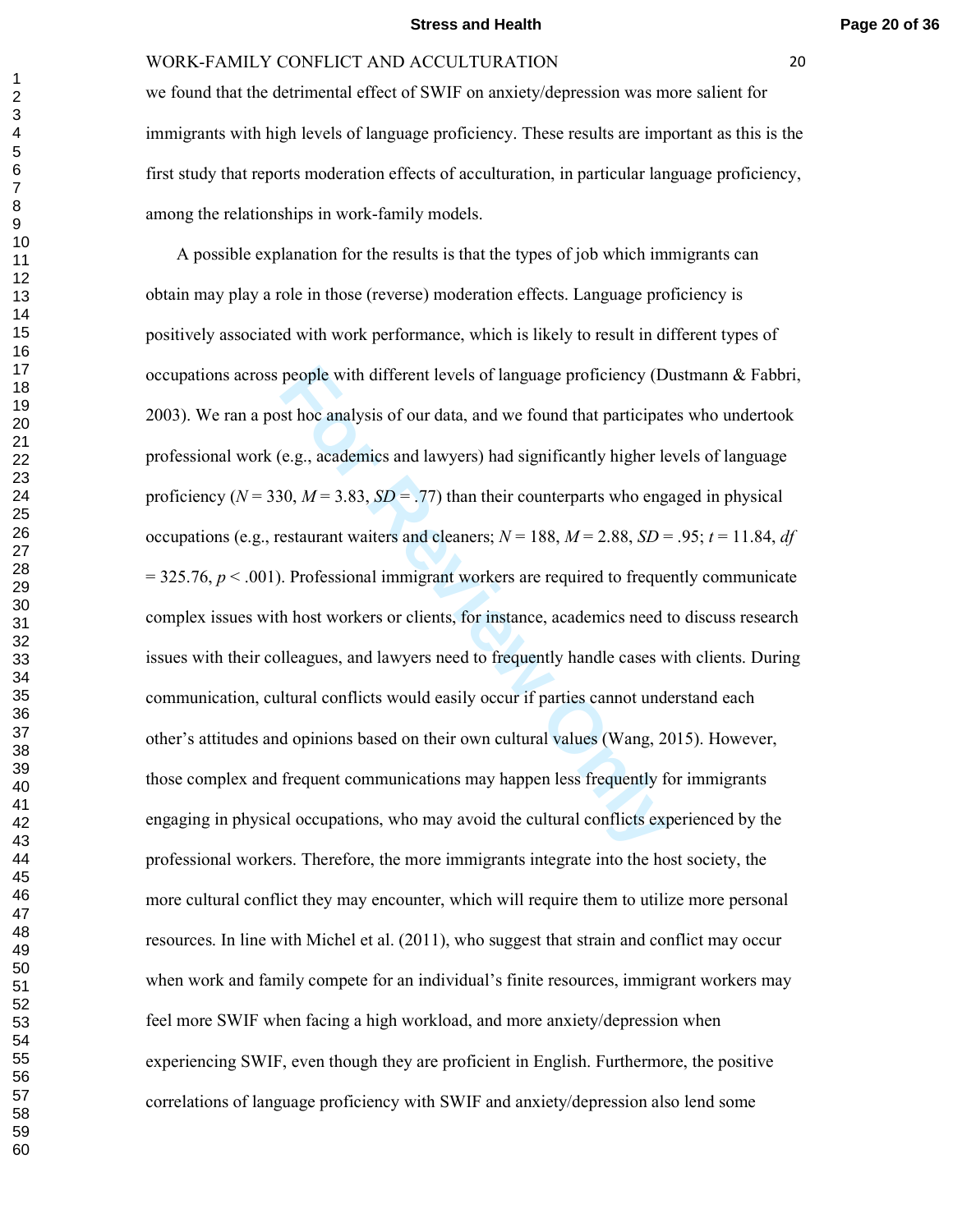$\mathbf{1}$ 

#### **Page 21 of 36 Stress and Health**

WORK-FAMILY CONFLICT AND ACCULTURATION 21

support to our argument that immigrants proficient in English may perceive greater SWIF and anxiety/depression (see Table 1).

 While this study failed to confirm most of the moderation hypotheses, an explanation could be that Chinese immigrants prefer to maintain traditional Chinese cultural values (Lu, Samaratunge, & Härtel, 2012). Pooyan (1984) suggested that acculturation generally includes two distinct features: visible artefacts (e.g., customs, eating habits, language usage) and values (beliefs, norms, attitudes). Taras et al. (2013) found that visible artefact acculturation had a small positive relationship with value acculturation (explaining only 4% of the variation in value acculturation). It is quite possible that some immigrants take on visible artefacts, such as speak, eat, play, or dress like hosts, but still remain committed to their original values (Pooyan, 1984).

Experience in the value acculturation (explaining only coulturation). It is quite possible that some immigrants to beak, eat, play, or dress like hosts, but still remain commoyan, 1984).<br>
Frants collectively tend to retain Chinese immigrants collectively tend to retain their traditional cultural values, which may be because of their strong sense of community (Li et al., 2014). Most Chinese immigrants attach themselves closely to Chinese communities in New Zealand, such as attending Chinese churches and joining Chinese associations. A large immigrant network might delay their process of value acculturation, as the network could remind them of the home culture through language, cultural festivals or even food (Taras et al., 2013). Value acculturation may not be required for most immigrants, since not everyone seeks to change their cultural values to be more like the other (often dominant) group (Berry, 2002).

 Visible artefact acculturation, like language proficiency, can be convenient for immigrants' daily life. Attempts to fit into the host culture will absorb some of the individual's resources or energy, which could be traded off against the convenience of visible artefact acculturation. Therefore, the relationships between WFC and antecedents and wellbeing consequences are not necessarily influenced by different levels of visible artefact acculturation, which was measured in our research. Further research is needed to explore acculturation processes in more depth, especially value acculturation.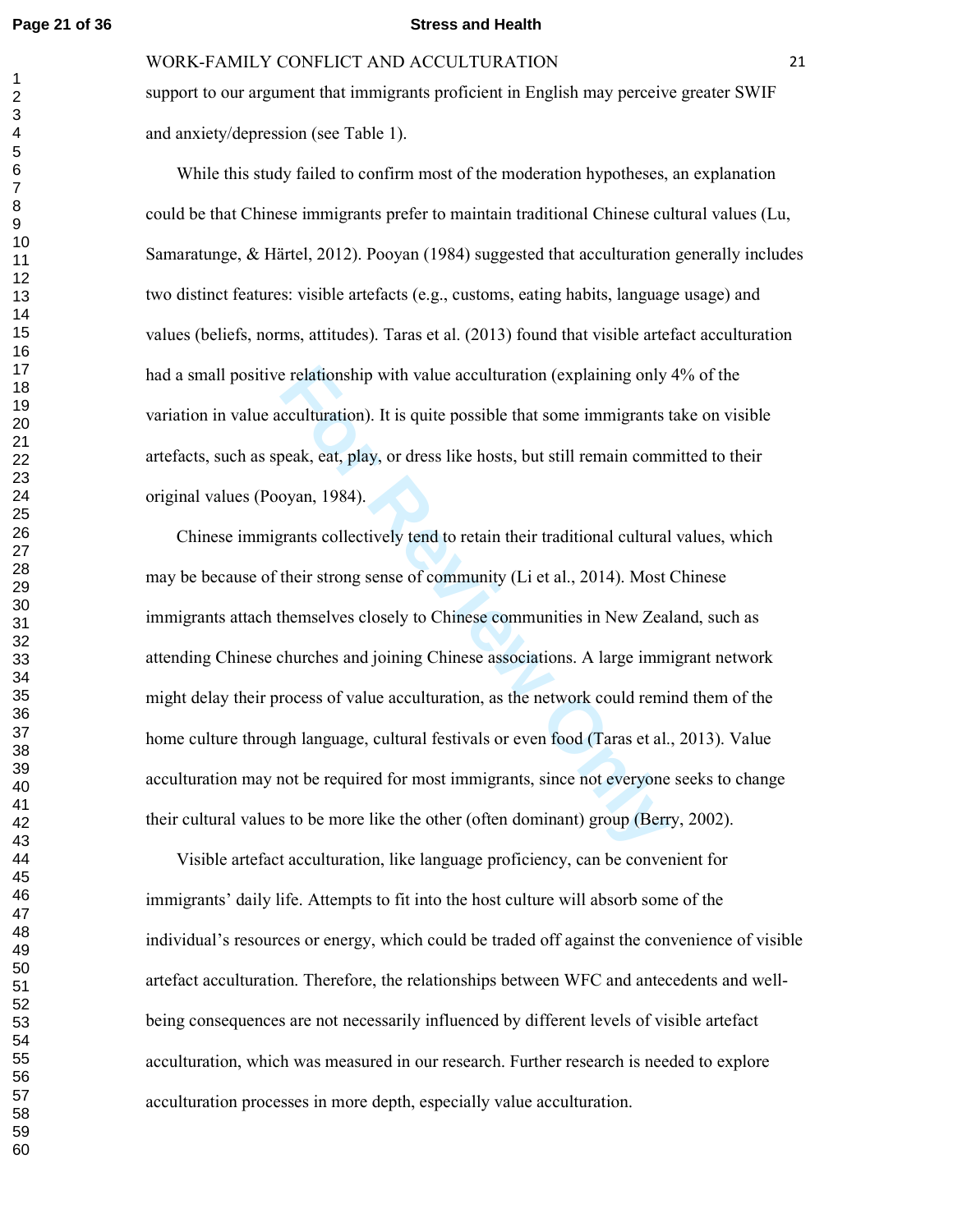#### **Implications**

 Although the current study represents an initial attempt to test the WFC model in an immigrant population, our findings have implications for both theory and practice.

 **Implications for theory and research**. We find that Chinese immigrants may, on the one hand, maintain their traditional Chinese values, but on the other hand, attempt to follow and learn the attitudes and behaviours of host people. Therefore, future work-family research on immigrant populations should consider the influences from both home and host cultures.

onflict at work has been rarely discussed in previous we<br>present results, interpersonal conflict at work should be<br>th as a predictor of WFC, especially when using Chines<br>es. Furthermore, work and family have long been rega Interpersonal conflict at work has been rarely discussed in previous work-family research. However, given the present results, interpersonal conflict at work should be included in future WFC research as a predictor of WFC, especially when using Chinese and other collectivistic samples. Furthermore, work and family have long been regarded as separate domains. However, promoted by modern technologies and flexible work policies, the integration of work and family is more likely to occur (Brough & O'Driscoll, 2005). The perspective of role boundary permeability may provide another approach to interpreting the relationships between WFC and well-being of immigrants in the contemporary era.

 The two significant moderation results provide some evidence for future research that acculturation has a potential moderating role in work-family models. The non-significant moderation effects suggest that value acculturation, not artefact acculturation, may play a salient role in buffering the impacts of antecedents on WFC, and the influence of WFC on well-being. Therefore, a fruitful avenue for future research is to further explore the roles of both value and artefact acculturation in work-family models.

 **Implications for practice**. Measures like flexible time schedule may limit the adverse effects of time-based WFC on well-being. In order to continue to improve levels of wellbeing, organizations should adopt further measures to alleviate strain-based WFC. For instance, an organization should manage interpersonal conflict in the work environment, as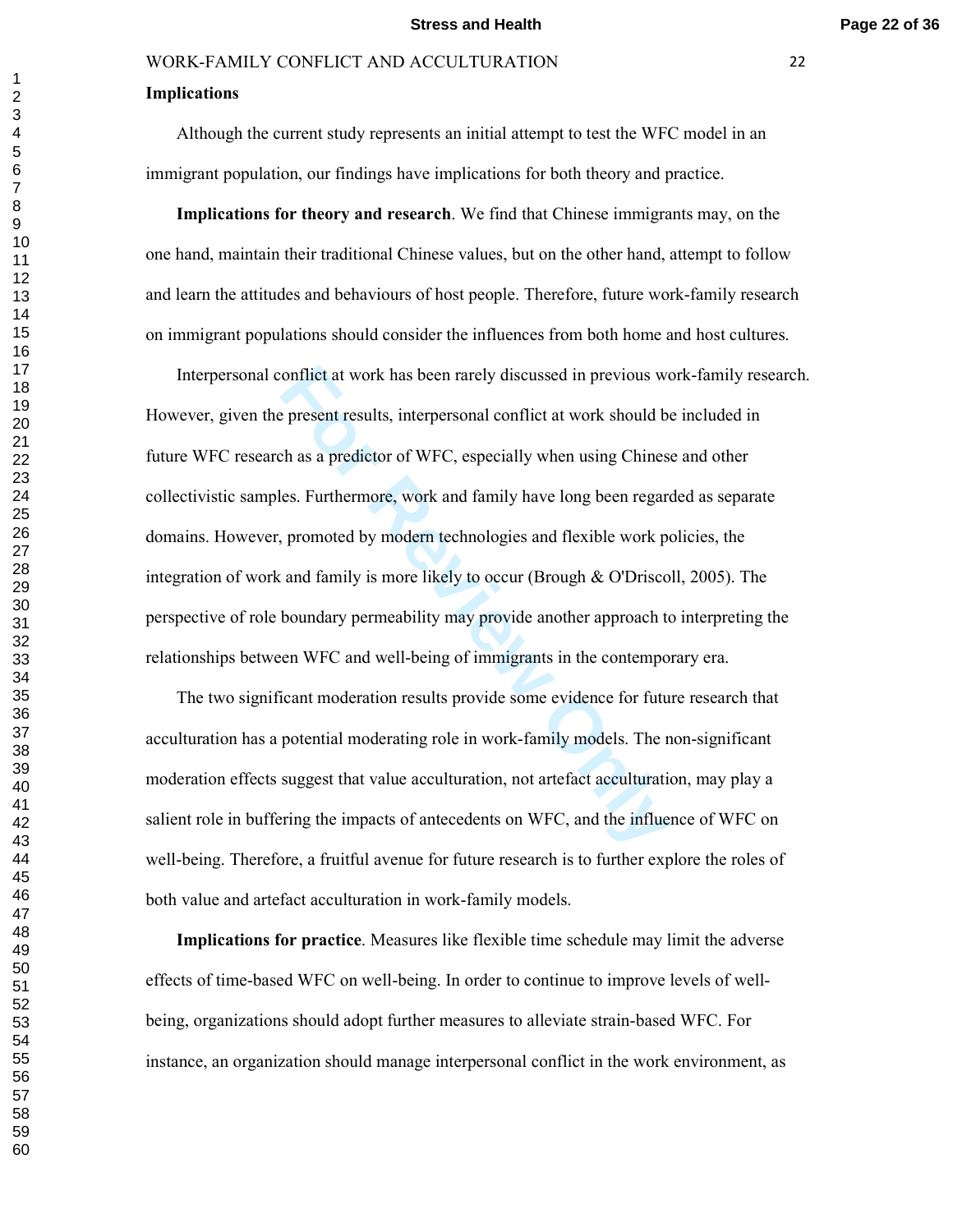#### **Page 23 of 36 Stress and Health**

## WORK-FAMILY CONFLICT AND ACCULTURATION 23

we found that interpersonal conflict with other employees has a significant effect on the lives of Chinese immigrants.

 Our moderation findings suggest that organizations should be aware of the well-being and work-family balance of immigrant employees with high levels of language proficiency. High levels of language proficiency would help immigrant employees succeed in their job positions, however they may experience high levels of work-family conflict and psychological strain as indicated in our findings. We also suggest that immigration services should include programs not only focusing on the surface levels of acculturation, such as English learning programs, but also comparing the values between the host culture and the Chinese culture. These programs could help Chinese immigrants to understand host values and engage in the society actively.

#### **Limitations**

grams not only focusing on the surface levels of accultured<br>ograms, but also comparing the values between the host<br>nese programs could help Chinese immigrants to unders<br>ociety actively.<br>Some limitations. First, our cross-s This study has some limitations. First, our cross-sectional design makes it impossible to infer causal effects. Longitudinal data are needed to track changes in WFC and acculturation over time to better understand the experience of WFC among immigrants. Second, our research relied on self-report measures. Future studies could consider multiple sources of data to minimize concerns over common method variance (Anderson, Coffey, & Byerly, 2002). Third, this study only measured the visible artefacts of acculturation (language, cultural knowledge, and cultural identity). However, as acculturation is a complex dynamic process of people's behavioural and cognitive orientations (Pooyan, 1984), both visible artefacts and values should be included in future work-family research on immigrants. Fourth, this research focused only on Chinese immigrants in New Zealand, and cultural variations may exist among mainland Chinese, Hong Kong, Taiwan, Malaysia and Singapore. Therefore, the present findings may not explain the work-family experiences of immigrants from other ethnic groups, or of Chinese immigrants in countries other than New Zealand.

## **Conclusion**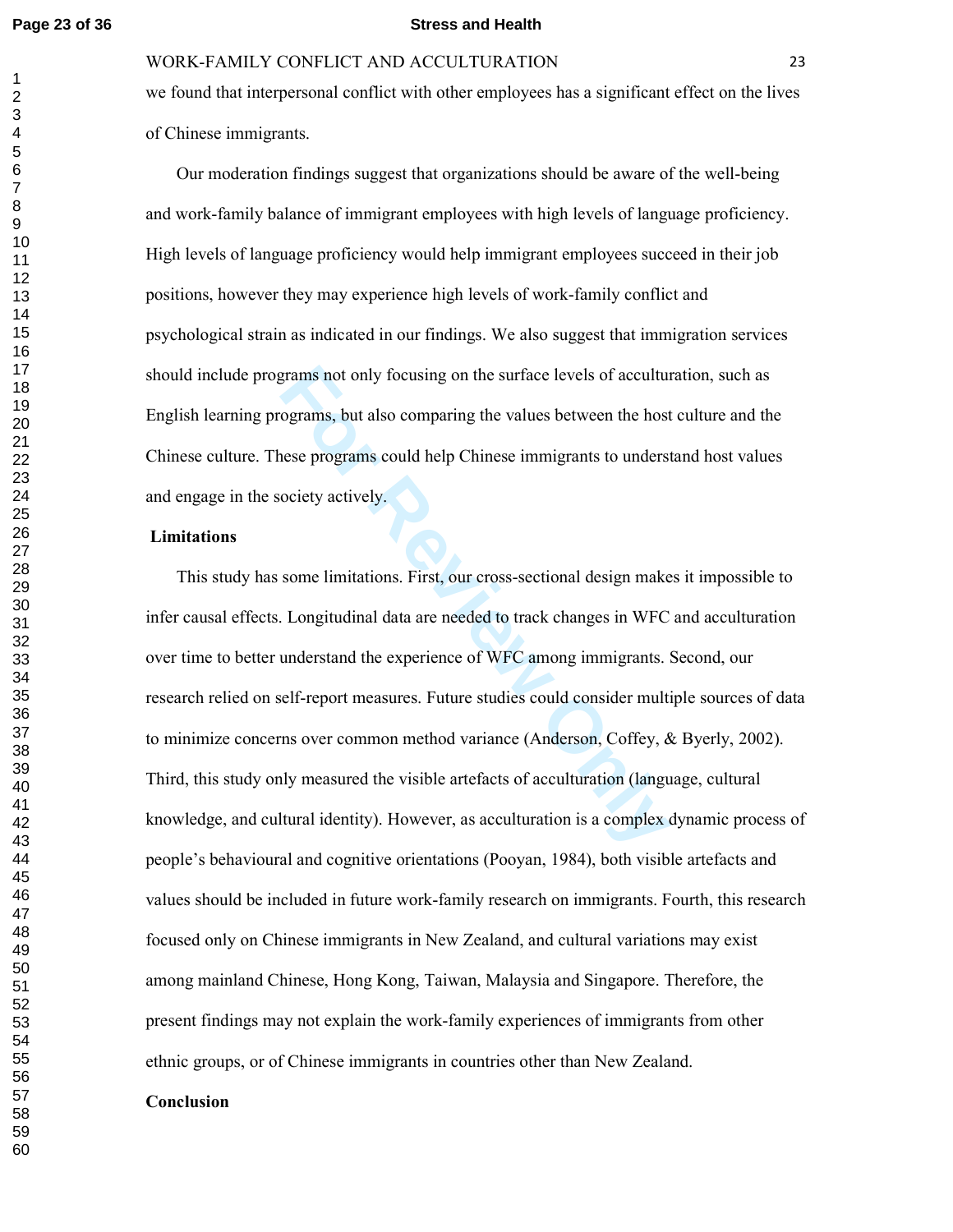d strain-based work-family conflict especially exerts ad<br>her than time-based work-family conflict. During the pr<br>igrants who are proficient in the host language experienc<br>n, and value acculturation may play a more salient It is imperative to expand our understanding of WFC among Chinese immigrants, because the Chinese workforce is becoming a critical part of the current and future labour market in New Zealand (Badkar & Tuya, 2010), and worldwide (Varian et al., 2009). This study applied a Western WFC model to Chinese immigrants in New Zealand. We found that it is possible that Chinese immigrants are living in a state of in-betweenness. That is, they may still retain their Chinese cultural values, and at the same time, attempt to follow the attitudes and behaviours of host people. Their work and family appear to be integrated rather than segmented, and strain-based work-family conflict especially exerts adverse impact on their well-being rather than time-based work-family conflict. During the process of acculturation, immigrants who are proficient in the host language experience more SWIF and psychological strain, and value acculturation may play a more salient role to buffer the relationships in work-family models. Therefore, our research findings have significant implications for immigrants in both New Zealand and other countries.

## **References**

- Aiken, L. S., West, S. G., & Reno, R. R. (1991). *Multiple regression: Testing and interpreting interactions*. Thousand Oaks: Sage.
- Amstad, F. T., Meier, L. L., Fasel, U., Elfering, A., & Semmer, N. K. (2011). A metaanalysis of work–family conflict and various outcomes with a special emphasis on cross-domain versus matching-domain relations. *Journal of Occupational Health Psychology, 16*(2), 151-169.
- Anderson, S. E., Coffey, B. S., & Byerly, R. T. (2002). Formal organizational initiatives and informal workplace practices: Links to work-family conflict and job-related outcomes. *Journal of Management, 28*(6), 787-810.
- Aycan, Z. (2008). Cross-cultural approaches to work-family conflict. In K. Korabik & D. Lero (Eds.), *Handbook of work-family integration: Research, theory and best practices* (pp. 359-371). London: Cambridge Univeristy Press.
- Badkar, J., & Tuya, C. (2010). The Asian workforce: A critical part of New Zealand's current and future labour market. Retrieved from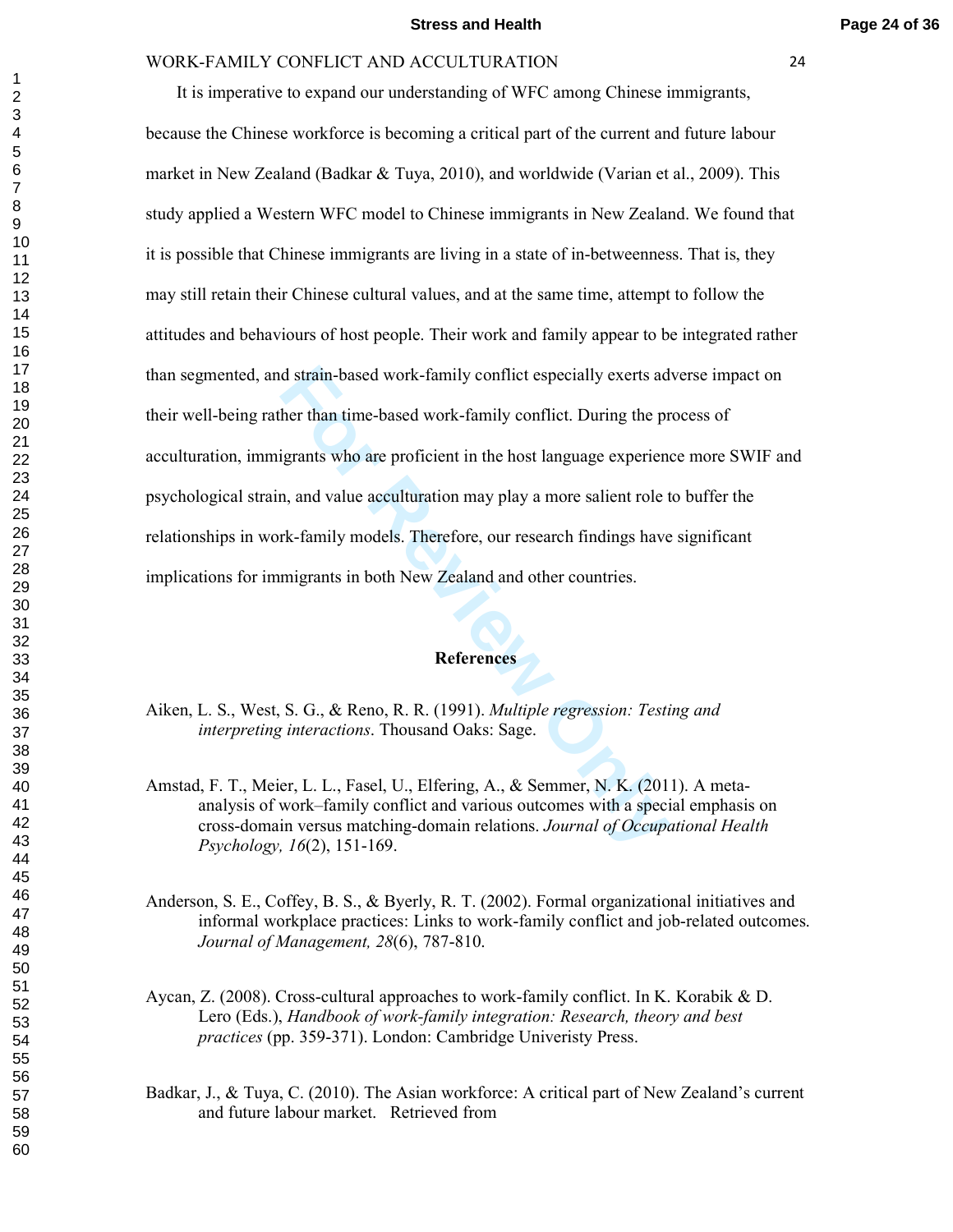http://www.dol.govt.nz/services/LMI/workforce2020/asian-workforce/asianworkforce.pdf.

- Bagger, J., Reb, J., & Li, A. (2014). Anticipated regret in time-based work-family conflict. *Journal of Managerial Psychology, 29*(3), 304-320.
- Bellavia, F. M., & Frone, M. R. (2005). Work–family conflict. In J. Barling, E. K. Kelloway, & M. R. Frone (Eds.), *Handbook of work stress* (pp. 113–147). Thousand Oak, CA: Sage.
- Berry, J. W. (2002). *Cross-cultural psychology: Research and applications* (2nd ed.). Cambridge, UK: Cambridge University Press.
- Blanch, A., & Aluja, A. (2012). Social support (family and supervisor), work–family conflict, and burnout: Sex differences. *Human Relations, 65*(7), 811-833.
- Brislin, R. W. (1970). Back-translation for cross-cultural research. *Journal of Cross-Cultural Psychology, 1*(3), 185-216.
- **Example 10** Since and Singuport (family and supervisor), we<br> **For Review Concilist** Singlet Singlet Singlet Singlet Singlet Singlet Singlet Singlet Singlet Singlet Singlet Singlet Singlet Singlet Singlet Singlet Singlet S Brough, P., & O'Driscoll, M. (2005). Work–family conflict and stress. In A. Antoniou & C. Cooper (Eds.), *A research companion to organizational health psychology* (pp. 346- 365). Cheltenham, UK: Edward Elgar.
- Byrne, B. M. (2010). *Structural equation modeling with AMOS: Basic concepts, applications, and programming* (2nd ed.). New York: Routledge.
- Byron, K. (2005). A meta-analytic review of work–family conflict and its antecedents. *Journal of Vocational Behavior, 67*(2), 169-198.
- Carlson, D. S., Kacmar, K. M., & Williams, L. J. (2000). Construction and initial validation of a multidimensional measure of work–family conflict. *Journal of Vocational Behavior, 56*(2), 249-276.
- Cheung, B. Y., Chudek, M., & Heine, S. J. (2010). Evidence for a Sensitive Period for Acculturation Younger Immigrants Report Acculturating at a Faster Rate. *Psychological Science*.
- Cleland, A. M. M. M. T. (2004). *Chinese migrant families in new zealand: Family functioning and individual well-being*. Unpublished doctoral dissertation, University of Waikato. Hamilton, New Zealand.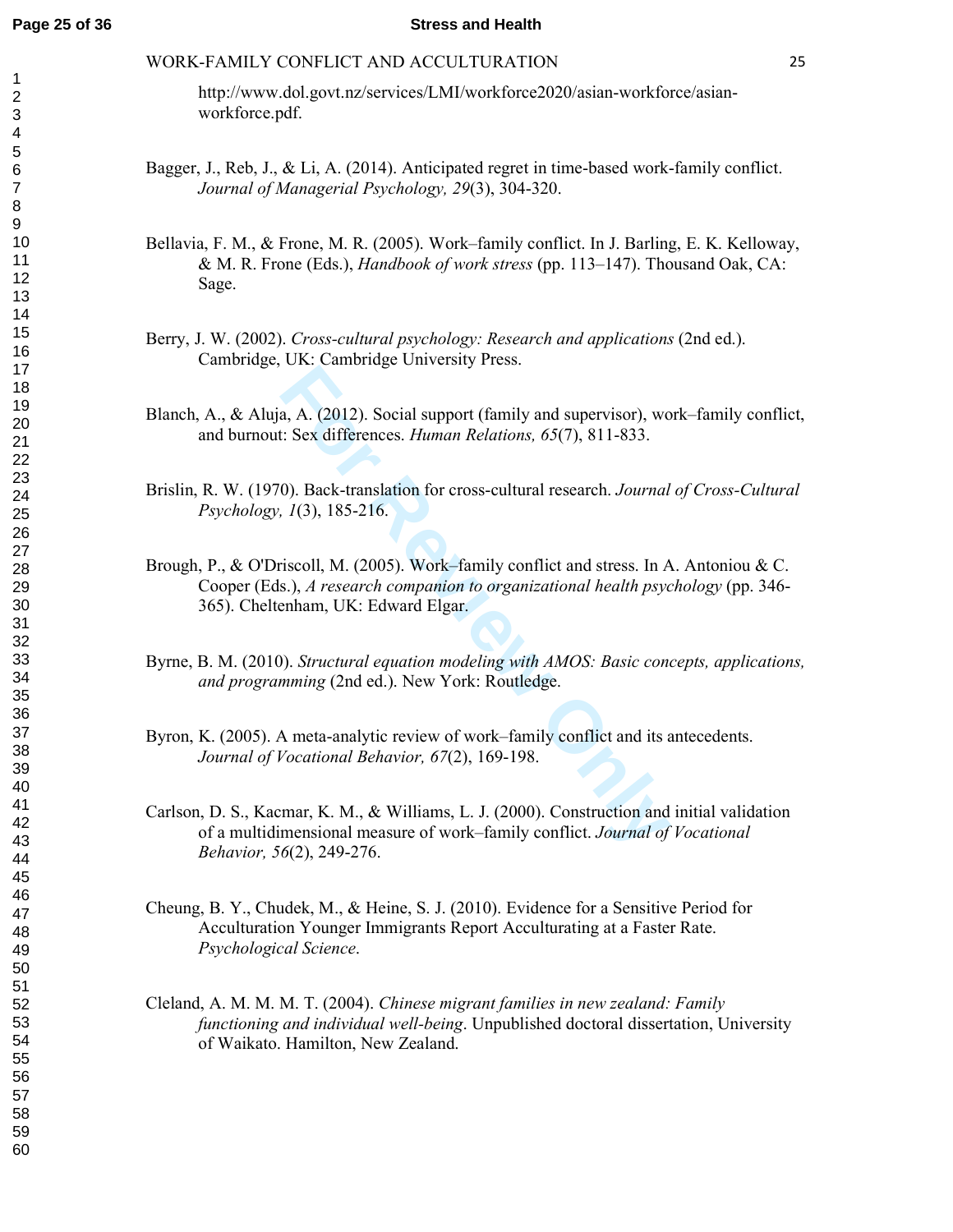- Cox, K. B. (1998). *Antecedents and effects of intergroup conflict in the nursing unit.* Unpublished doctoral dissertation, Virginia Commonwealth University, Richmond, VA.
- Dawson, J. F. (2014). Moderation in management research: What, why, when, and how. *Journal of Business and Psychology, 29*(1), 1-19.
- Dierdorff, E. C., & Ellington, J. K. (2008). It's the nature of the work: examining behaviorbased sources of work-family conflict across occupations. *Journal of Applied Psychology, 93*(4), 883.
- Dustmann, C., & Fabbri, F. (2003). Language proficiency and labour market performance of immigrants in the UK\*. *The Economic Journal, 113*(489), 695-717.
- Edwards, J. R., & Rothbard, N. P. (1999). Work and family stress and well-being: An examination of person-environment fit in the work and family domains. *Organizational Behavior and Human Decision Processes, 77*(2), 85-129.
- Frone, M. R., Russell, M., & Cooper, M. L. (1992). Antecedents and outcomes of workfamily conflict: testing a model of the work-family interface. *Journal of Applied Psychology, 77*(1), 65-78.
- Furr, R. M., & Bacharach, V. R. (2013). *Psychometrics: An Introduction* (2nd ed.). Los Angeles, CA: SAGE.
- in the UK<sup>\*</sup>. *The Economic Journal*, 113(489), 695-717<br>
Rothbard, N. P. (1999). Work and family stress and well<br>
1 of person-environment fit in the work and family dom<br> *nonal Behavior and Human Decision Processes, 77*(2) Gim Chung, R. H., Kim, B. S., & Abreu, J. M. (2004). Asian American multidimensional acculturation scale: development, factor analysis, reliability, and validity. *Cultural Diversity and Ethnic Minority Psychology, 10*(1), 66-80.
- Greenhaus, J. H., & Beutell, N. J. (1985). Sources of conflict between work and family roles. *Academy of Management Review, 10*(1), 76-88.
- Grzywacz, J. G., Arcury, T. A., Marín, A., Carrillo, L., Burke, B., Coates, M. L., & Quandt, S. A. (2007). Work-family conflict: Experiences and health implications among immigrant Latinos. *Journal of Applied Psychology, 92*(4), 1119-1130.
- Ho, E., Meares, C., Peace, R., & Spoonley, P. (2010). *Bamboo networks: Chinese employers and employees in Auckland*. North Shore City, New Zealand: Massey University.
- Hofstede, G., Hofstede, G. J., & Minkov, M. (2010). *Cultures and organizations: Software of the mind: Intercultural cooperation and its importance for survival* (3rd ed.). New York: McGraw-Hill.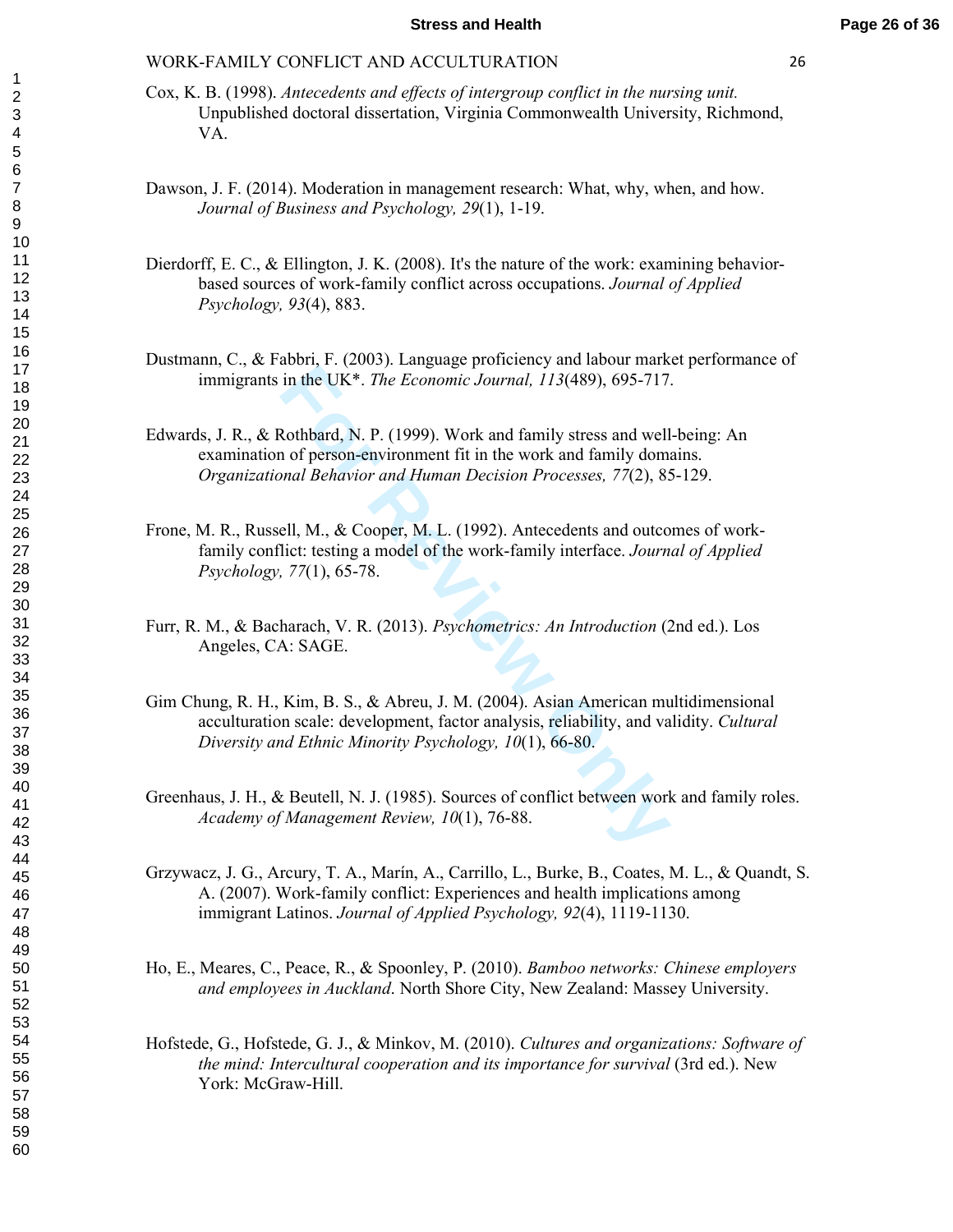#### **Page 27 of 36 Stress and Health**

#### WORK-FAMILY CONFLICT AND ACCULTURATION 27

- Immigration New Zealand. (n.d.). Working hours in New Zealand. Retrieved from http://www.dol.govt.nz/immigration/knowledgebase/item/1329.
- Jaycox, L. H., & Repetti, R. L. (1993). Conflict in families and the psychological adjustment of preadolescent children. *Journal of Family Psychology, 7*(3), 344-355.
- Kalliath, T. J., O'Driscoll, M. P., & Brough, P. (2004). A confirmatory factor analysis of the General Health Questionnaire-12. *Stress and Health, 20*(1), 11-20.
- Khairullah, D. H., & Khairullah, Z. Y. (2013). Cultural Values and Decision-Making in China. *International Journal of Business, Humanities and Technology, 3*(2), 1-12.
- Kline, R. B. (2011). *Principles and practice of structural equation modeling* (3rd ed.). New York: Guilford Press.
- *Finciples and practice of structural equation modelin*<br>
For Press.<br>
D. S., & Ayman, R. (2003). A Multi-Level Approach to<br>
ly Research A Micro and Macro Perspective. *Internatio*<br> *ral Management, 3*(3), 289-303.<br>
gan, N. Korabik, K., Lero, D. S., & Ayman, R. (2003). A Multi-Level Approach to Cross Cultural Work-Family Research A Micro and Macro Perspective. *International Journal of Cross Cultural Management, 3*(3), 289-303.
- Lambert, E. G., Hogan, N. L., Camp, S. D., & Ventura, L. A. (2006). The impact of work– family conflict on correctional staff A preliminary study. *Criminology and Criminal Justice, 6*(4), 371-387.
- Leong, F. T. L. (2001). The role of acculturation in the career adjustment of Asian American workers: A test of Leong and Chou's (1994) formulations. *Cultural Diversity and Ethnic Minority Psychology, 7*(3), 262-273.
- Li, W. W. (2011). *Shifting Selves: Home beyond the house A study of ageing, housing and well-being of older Chinese migrants to New Zealand.* Unpublished doctoral dissertation, University of Waikato, Hamilton, New Zealand.
- Li, W. W., Hodgetts, D., & Sonn, C. (2014). Multiple Senses of Community Among Older Chinese Migrants to New Zealand. *Journal of Community & Applied Social Psychology, 24*(1), 26-36.
- Ling, Y., & Powell, G. N. (2001). Work-family Conflict in Contemporary China Beyond an American-based Model. *International Journal of Cross Cultural Management, 1*(3), 357-373.
- Lu, L., Kao, S.-F., Chang, T.-T., Wu, H.-P., & Cooper, C. L. (2011). Work/family demands, work flexibility, work/family conflict, and their consequences at work: A national probability sample in Taiwan. *International Perspectives in Psychology: Research, Practice, Consultation, 1(S)*, 68-81.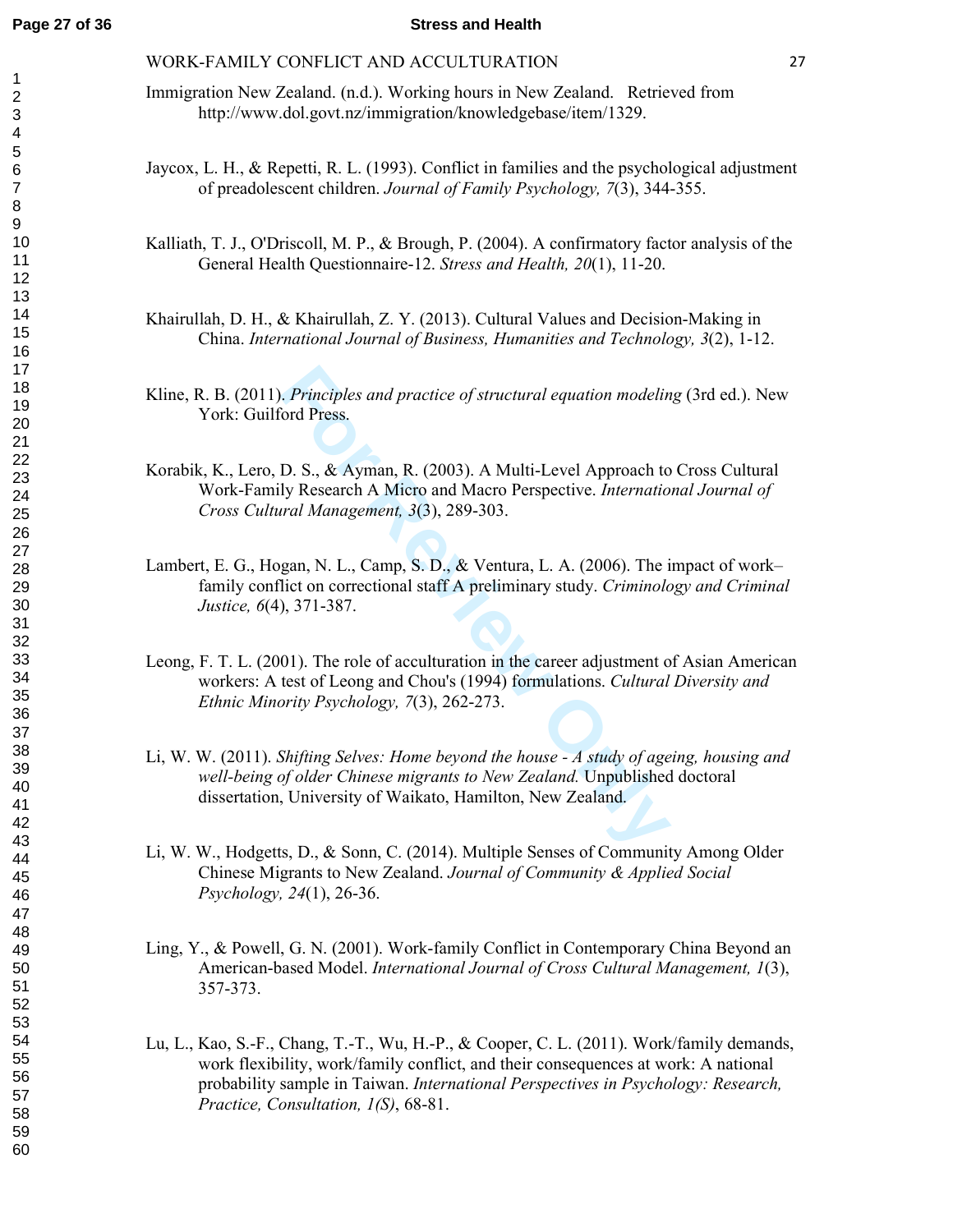- Lu, Y., Samaratunge, R., & Härtel, C. E. (2012). The relationship between acculturation strategy and job satisfaction for professional Chinese immigrants in the Australian workplace. *International Journal of Intercultural Relations, 3 6*(5), 669-681.
- Michel, J. S., Kotrba, L. M., Mitchelson, J. K., Clark, M. A., & Baltes, B. B. (2011). Antecedents of work–family conflict: A meta analytic review. *Journal of Organizational Behavior, 32*(5), 689-725.
- Ministry of Business, Innovation & Employment. (2015). Work-life balance in New Zealand. Retrieved from http://dol.govt.nz/er/bestpractice/worklife/index.asp
- Neuliep, J. W. (2014). *Intercultural communication: A contextual approach*. Thousand Oaks, Calif: Sage Publications.
- New Zealand Census Statistics. (2013). The New Zealand census of population and dwellings. Retrieved from http://www.stats.govt.nz/Census/2013-census.aspx.
- O'Driscoll, M. P., Brough, P., & Kalliath, T. J. (2004). Work/family conflict, psychological well-being, satisfaction and social support: A longitudinal study in New Zealand. *Equal Opportunities International, 23*(1/2), 36-56.
- Pooyan, A. (1984). *Acculturation, acculturative stress and their relationship with work and non-work outcomes.* Unpublished doctoral dissertation, University of Texas, Dallas, TX.
- Powell, G. N., & Greenhaus, J. H. (2012). When family considerations influence work decisions: Decision-making processes. *Journal of Vocational Behavior, 81*(3), 322- 329.
- Publications.<br>
us Statistics. (2013). The New Zealand census of popular<br>
com http://www.stats.govt.nz/Census/2013-census.aspx.<br>
Brough, P., & Kalliath, T. J. (2004). Work/family conflicatisfaction and social support: A lon Rothbard, N. P., & Ramarajan, L. (2009). Checking your identities at the door? Positive relationships between nonwork and work identities. In L. M. Roberts & J. E. Dutton (Eds.), *Exploring positive identities and organizations: Building a theoretical and research foundation* (pp. 125-148). New York: Routledge.
- Seashore, S. E., Lawler, E. E., Mirvis, P., & Cammann, C. (1982). Observing and measuring organizational change: A guide to field practice. New York: Wiley.
- Spector, P. E., & Brannick, M. T. (2011). Methodological urban legends: The misuse of statistical control variables. *Organizational Research Methods, 14*(2), 287-305.
- Spector, P. E., Cooper, C. L., Poelmans, S., Allen, T. D., O'Driscoll, M., Sanchez, J. I., . . . Lu, L. (2004). A cross-national comparative study of work-family stressors, working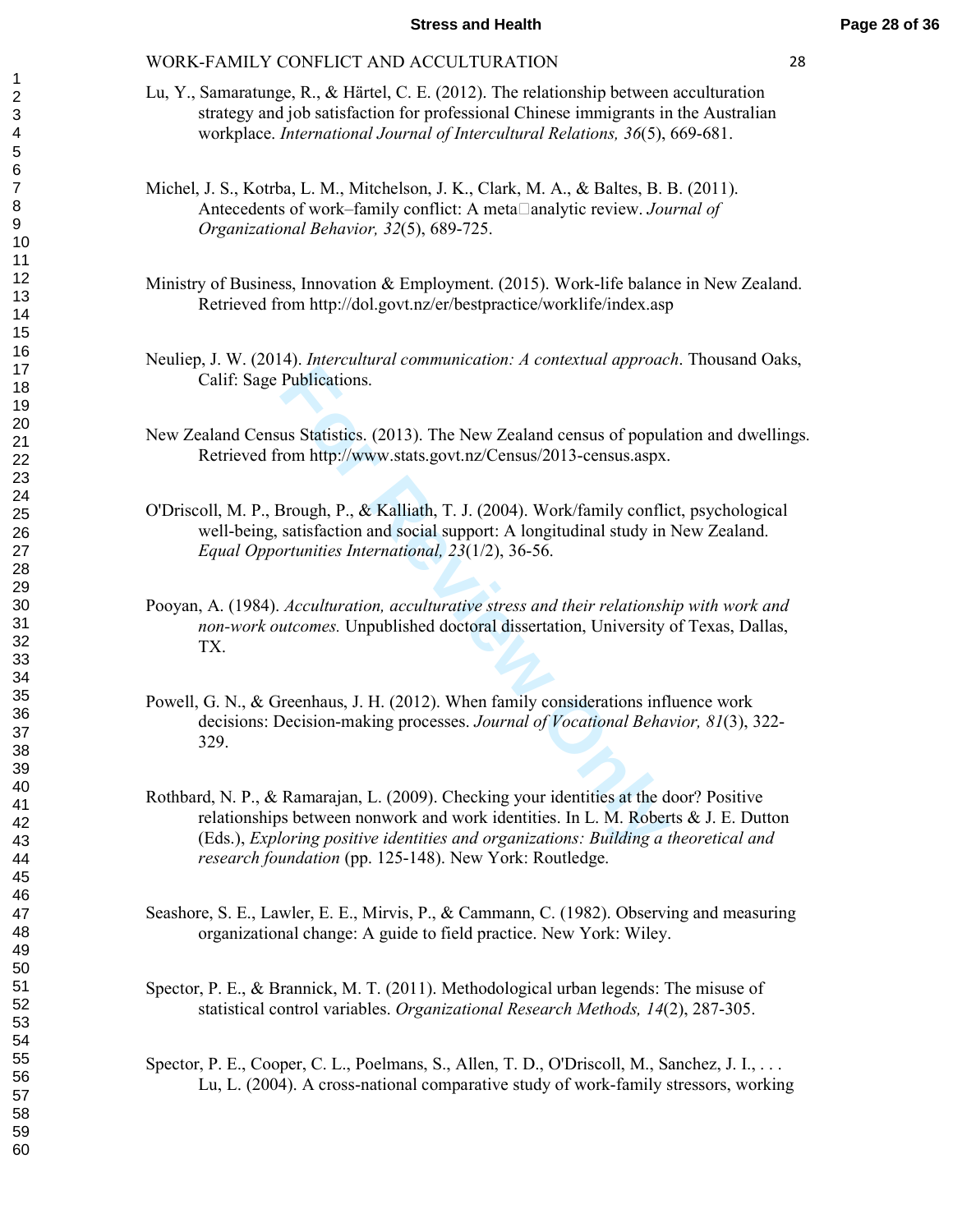hours, and well-being: China and Latin America versus the Anglo world. *Personnel Psychology, 57*(1), 119-142.

- Spector, P. E., & Jex, S. M. (1998). Development of four self-report measures of job stressors and strain: Interpersonal Conflict at Work Scale, Organizational Constraints Scale, Quantitative Workload Inventory, and Physical Symptoms Inventory. *Journal of Occupational Health Psychology, 3*(4), 356-367.
- Suárez-Orozco, C., & Suárez-Orozco, M. M. (2010). The psychosocial experience of immigration. In R. A. LeVine (Ed.), *Psychological Anthropology: A Reader on Self in Culture* (pp. 329-344). Chichester, UK: Wiley-Blackwell.
- Taras, V., Rowney, J., & Steel, P. (2013). Working-related acculturation: Change in individual work-related cultural values following immigration. *The International Journal of Human Resource Management, 24*(1), 130-151.
- J., & Steel, P. (2013). Working-related acculturation: Corok-related cultural values following immigration. *The Human Resource Management, 24*(1), 130-151.<br>partment of Economic and Social Affairs. (2013). Trenck: Migrants United Nations, Department of Economic and Social Affairs. (2013). Trends in international migrant stock: Migrants by destination and origin (United Nations database, POP/DB/MIG/Stock/Rev.2013/Origin). Retrieved from http://www.un.org/en/development/desa/population/migration/data/estimates2/estimat estotal.shtml.
- Varian, H., Hall, J., Jain, M., Lee, S., Pechon, A., Skucha, K., & Wise, M. (2009). Future labor markets - Technology assessment. Retrieved from http://people.ischool.berkeley.edu/~hal/Courses/StratTech09/Tech/Preso/F-laborpaper.pdf.
- Wang, Y. (2015). *Interpersonal conflict between employees and managers: The Chinese immigrants experiences of acculturation in New Zealand public sector workplaces.* Unpublished Master's dissertation, Victoria University of Wellington Wellington, New Zealand.
- Williams, L. J., Vandenberg, R. J., & Edwards, J. R. (2009). 12 structural equation modeling in management research: a guide for improved analysis. *The Academy of Management Annals, 3*(1), 543-604.
- Zhao, X., Lynch, J. G., & Chen, Q. (2010). Reconsidering Baron and Kenny: Myths and truths about mediation analysis. *Journal of consumer research, 37*(2), 197-206.
- Zimet, G. D., Dahlem, N. W., Zimet, S. G., & Farley, G. K. (1988). The multidimensional scale of perceived social support. *Journal of Personality Assessment, 52*(1), 30-41.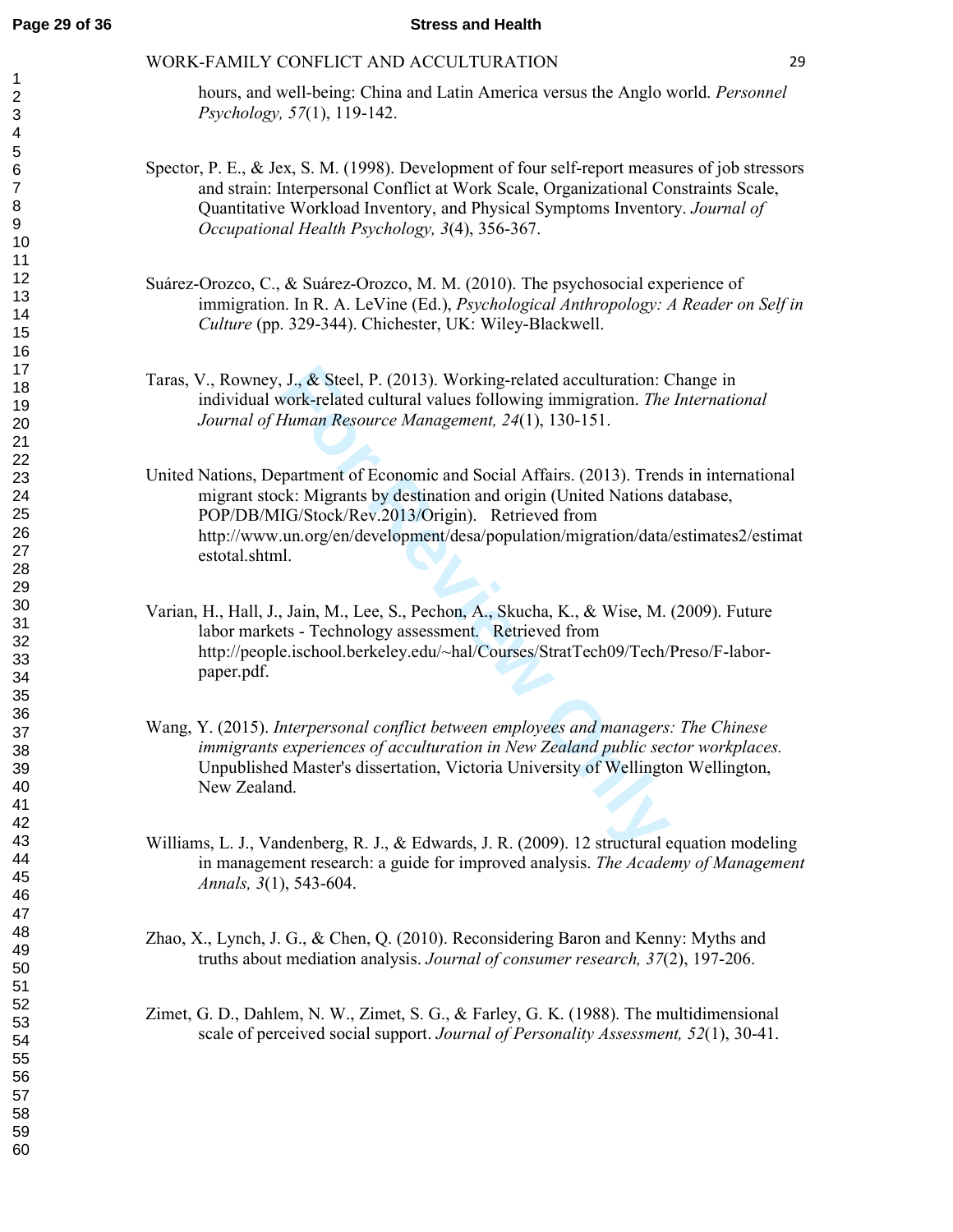| Table 1. CFA results of measures |
|----------------------------------|
|----------------------------------|

| Studied variables $(N=577)$       | $\chi^2/df$ | <b>SRMR</b> | <b>CFI</b> | <b>RMSEA</b> | Range of<br>factor loadings | Range of<br>$R^2$ |
|-----------------------------------|-------------|-------------|------------|--------------|-----------------------------|-------------------|
| Work-family conflict              | 4.88        | .04         | .96        | .08          | $.69 - .92$                 | $.47 - .85$       |
| Workload                          | 4.69        | .02         | .99        | .08          | $.72 - .85$                 | $.51 - .73$       |
| Interpersonal conflict at<br>work | 3.80        | .02         | .99        | .07          | $.67 - .94$                 | $.45 - .88$       |
| Family responsibility*            | .61         | .01         | 1.00       | .00.         | $.72 - .90$                 | $.51 - .81$       |
| Family support                    | 2.72        | .01         | 1.00       | .06          | $.67 - .96$                 | $.45 - .92$       |
| Family conflict                   | 4.89        | .03         | .98        | .80          | $53 - 68$                   | $.28 - .46$       |
| Job satisfaction*                 | .63         | .01         | 1.00       | .00.         | $.71 - .84$                 | $.50 - .71$       |
| Family satisfaction*              | .02         | .00.        | 1.00       | .00.         | $90 - 96$                   | $.81 - .92$       |
| Psychological strain              | 3.71        | .04         | .97        | .07          | $.63 - .83$                 | $.39 - .69$       |
| Acculturation                     | 4.84        | .07         | .96        | .80          | $.32 - .97$                 | $.10 - .95$       |

**For Review Only** \*Those measures had only three items. When conducting CFA, we added one more constraint to the

models.<br> $R^2$  = Squared multiple correlation.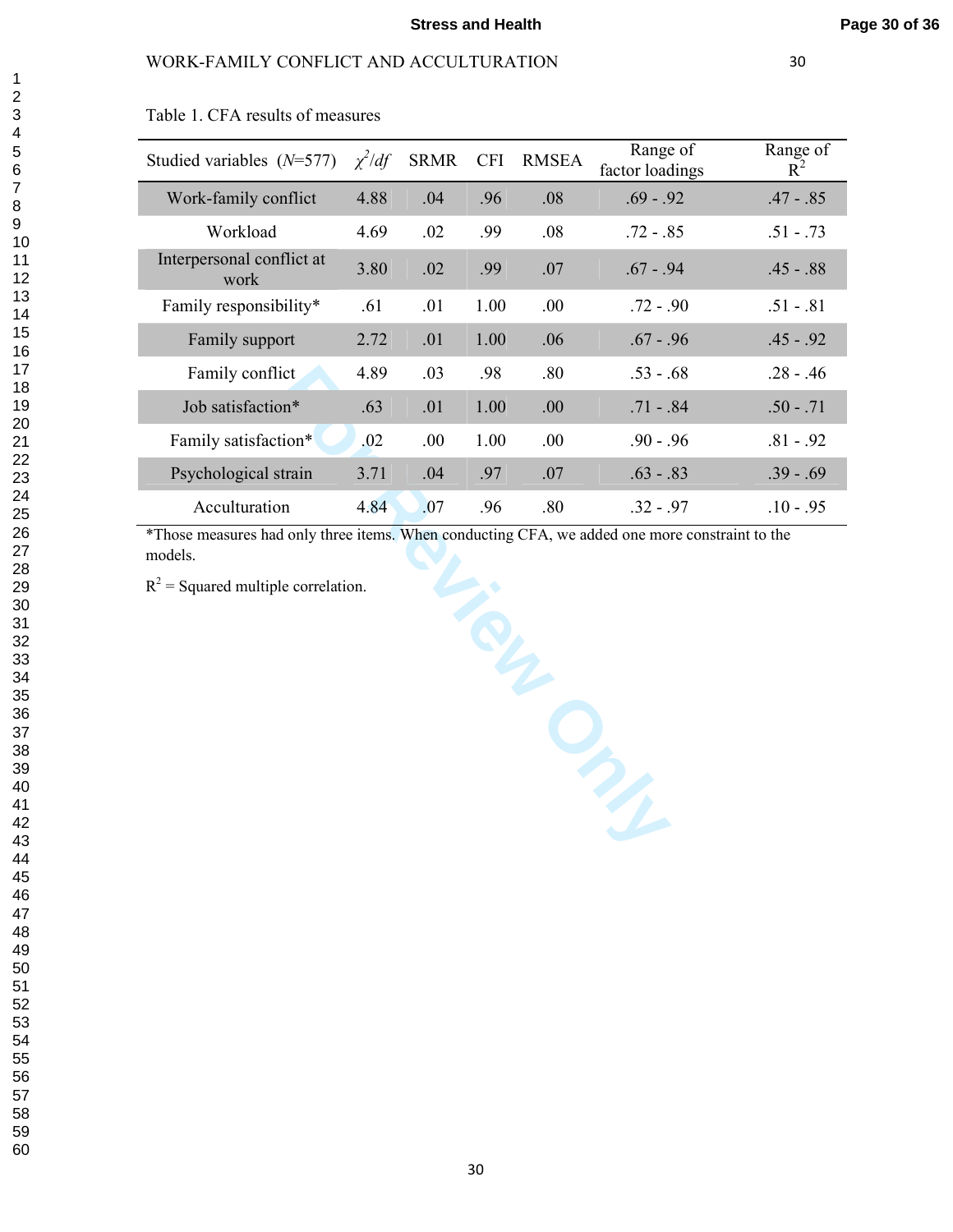|                                                                                                                                                                                                                                                                                                                  |       | <b>SD</b> | Correlation         |                     |                     |                     |                    |                  |                                                    |                     |                     |                     |                     |                     |                     |        |                 |        |     |
|------------------------------------------------------------------------------------------------------------------------------------------------------------------------------------------------------------------------------------------------------------------------------------------------------------------|-------|-----------|---------------------|---------------------|---------------------|---------------------|--------------------|------------------|----------------------------------------------------|---------------------|---------------------|---------------------|---------------------|---------------------|---------------------|--------|-----------------|--------|-----|
| Variable                                                                                                                                                                                                                                                                                                         | Mean  |           |                     | 2                   | 3                   | 4                   | 5                  | 6                |                                                    | 8                   | 9                   | 10                  | 11                  | 12                  | 13                  | 14     | 15              | 16     | 17  |
| 1. TWIF                                                                                                                                                                                                                                                                                                          | 2.36  | 1.00      | .84                 |                     |                     |                     |                    |                  |                                                    |                     |                     |                     |                     |                     |                     |        |                 |        |     |
| 2. TFIW                                                                                                                                                                                                                                                                                                          | 2.41  | .85       | $.42^{\degree}$     | .74                 |                     |                     |                    |                  |                                                    |                     |                     |                     |                     |                     |                     |        |                 |        |     |
| 3. SWIF                                                                                                                                                                                                                                                                                                          | 2.44  | .90       | $.59^{^{\circ}}$    | $.46^*$             | .83                 |                     |                    |                  |                                                    |                     |                     |                     |                     |                     |                     |        |                 |        |     |
| 4. SFIW                                                                                                                                                                                                                                                                                                          | 2.17  | .89       | $.35^*$             | .48                 | $.57*$              | .89                 |                    |                  |                                                    |                     |                     |                     |                     |                     |                     |        |                 |        |     |
| 5. Hours                                                                                                                                                                                                                                                                                                         | 38.75 | 10.64     | $.20^{*}$           | .07                 | $.12^{\degree}$     | .09                 |                    |                  |                                                    |                     |                     |                     |                     |                     |                     |        |                 |        |     |
| 6. WL                                                                                                                                                                                                                                                                                                            | 2.60  | .99       | $.32^{*}$           | $.26*$              | $.38*$              | $.21$ <sup>*</sup>  | $.18$ <sup>*</sup> | .88              |                                                    |                     |                     |                     |                     |                     |                     |        |                 |        |     |
| 7. ICW                                                                                                                                                                                                                                                                                                           | 2.32  | 1.07      | $.14*$              | $.11$ <sup>*</sup>  | .22                 | $.15*$              | $-.02$             | $.23*$           | .90                                                |                     |                     |                     |                     |                     |                     |        |                 |        |     |
| 8. FR                                                                                                                                                                                                                                                                                                            | 2.56  | .94       | $.13*$              | $.31*$              | $.27*$              | $.32^{*}$           | .09                | $.18^{\degree}$  | $.13*$                                             | .84                 |                     |                     |                     |                     |                     |        |                 |        |     |
| 9. FC                                                                                                                                                                                                                                                                                                            | 1.68  | .58       | $.10^{\degree}$     | $.16^*$             | $.25^*$             | $.30^{*}$           | .04                | .06              | $.15^*$                                            | $.22^{^{\circ}}$    | .72                 |                     |                     |                     |                     |        |                 |        |     |
| 10. FSup                                                                                                                                                                                                                                                                                                         | 5.90  | 1.14      | $-.14$ <sup>*</sup> | $-.18$ <sup>*</sup> | $-.17$ <sup>*</sup> | $-.25$ <sup>*</sup> | $-.01$             | $-.10^*$         | $-.09$                                             | $-.25$ <sup>*</sup> | $-.35$ <sup>*</sup> | .90                 |                     |                     |                     |        |                 |        |     |
| 11. JS                                                                                                                                                                                                                                                                                                           | 5.32  | 1.20      | $-.16$ <sup>*</sup> | $-.13$ <sup>*</sup> | $-.27$ <sup>*</sup> | $-.20^{\degree}$    | $-.02$             | $-.10^{\degree}$ | $-27$ <sup>*</sup>                                 | $-.16$ <sup>*</sup> | $-.23$              | $.21$ <sup>*</sup>  | .81                 |                     |                     |        |                 |        |     |
| 12. FSat                                                                                                                                                                                                                                                                                                         | 5.65  | 1.23      | $-.23$ <sup>*</sup> | $-.21$ <sup>*</sup> | $-.34$ <sup>*</sup> | $-.33$ <sup>*</sup> | $-.10$             | $-.10^{\degree}$ | $-12^*$                                            | $-.29$ <sup>*</sup> | $-.44$ <sup>*</sup> | $.45*$              | $.42^{\degree}$     | .95                 |                     |        |                 |        |     |
| 13. SD                                                                                                                                                                                                                                                                                                           | 2.07  | .68       | .24                 | $.20^{\degree}$     | $.37^{*}$           | $.37^{*}$           | .04                | .08              | $.15$ <sup>*</sup>                                 | $\cdot$ 11          | $.31$ <sup>'</sup>  | $-.25$ <sup>*</sup> | $-.45$ <sup>*</sup> | $-.54$              | .80                 |        |                 |        |     |
| 14. A/D                                                                                                                                                                                                                                                                                                          | 1.94  | .66       | $.31^{\degree}$     | $.19^{^{*}}$        | $.42^{*}$           | .33 <sup>°</sup>    | .02                | $.23^{\degree}$  | $.20^{\degree}$                                    | $.23^{^{\circ}}$    | $.31$ <sup>*</sup>  | $-.21$              | $-.31$ <sup>'</sup> | $-.32$ <sup>*</sup> | $.53^{\degree}$     | .81    |                 |        |     |
| 15. LP                                                                                                                                                                                                                                                                                                           | 3.44  | .97       | $-.01$              | $-.14$ <sup>*</sup> | .01                 | $-.16$ <sup>*</sup> | $-.07$             | .05              | $-.03$                                             | $-.08$              | $-11$ <sup>*</sup>  | .09                 | .21                 | $.15^*$             | $-.12$ <sup>*</sup> | .02    | .95             |        |     |
| 16. CK                                                                                                                                                                                                                                                                                                           | 2.93  | .78       | $-06$               | $-.11$ <sup>*</sup> | $-.05$              | $-.15$ <sup>*</sup> | $-.10^{\degree}$   | .03              | $-.04$                                             | $-.03$              | $-.10^*$            | $.16^*$             | $.20^{\degree}$     | $.19*$              | $-.19$ <sup>*</sup> | $-.02$ | $.50^{\degree}$ | .82    |     |
| 17. CI                                                                                                                                                                                                                                                                                                           | 2.85  | .87       | $-.04$              | $-.13$ <sup>*</sup> | $-.02$              | $-.15^*$            | $-.06$             | .03              | $-.03$                                             | $-.09$              | $-.12$ <sup>*</sup> | .07                 | $.23^{\degree}$     | $.16^{\degree}$     | $-.18$ <sup>*</sup> | $-.01$ | $.52^{\degree}$ | $.68*$ | .88 |
|                                                                                                                                                                                                                                                                                                                  |       |           |                     |                     |                     |                     |                    |                  |                                                    |                     |                     |                     |                     |                     |                     |        |                 |        |     |
|                                                                                                                                                                                                                                                                                                                  |       |           |                     |                     |                     |                     |                    |                  |                                                    |                     |                     |                     |                     |                     |                     |        |                 |        |     |
| <i>Note.</i> TWIF = Time-based work interference with family; TFIW = Time-based family interference with work; SWIF = Strain-based work interference with<br>family; SFIW = Strain-based family interference with work; Hours = Number of working hours per week; WL = Workload; ICW = Interpersonal conflict at |       |           |                     |                     |                     |                     |                    |                  |                                                    |                     |                     |                     |                     |                     |                     |        |                 |        |     |
|                                                                                                                                                                                                                                                                                                                  |       |           |                     |                     |                     |                     |                    |                  | ם תם נימן ובחומה נימן ובמודד בבית מתומד ובחמת נודד |                     |                     |                     |                     |                     |                     |        |                 |        |     |

**Stress and Health**

work; FR = Family responsibility; FC = Family conflict; FSup = Family support; JS = Job satisfaction; FSat = Family satisfaction; SD = Social dysfunction; *Note.* TWIF = Time-based work interference with family; TFIW = Time-based family interference with work; SWIF = Strain-based work interference with family; SFIW = Strain-based family interference with work; Hours = Number of working hours per week; WL = Workload; ICW = Interpersonal conflict at  $A/D =$  Anxiety/depression;  $LP =$  Language proficiency;  $CI =$  Cultural identity;  $CK =$  Cultural knowledge.

31

The bold number on the diagonal is Cronbach's alpha estimate.

<sup>a</sup> One self-report item.

*P*<.01\* (One-tailed).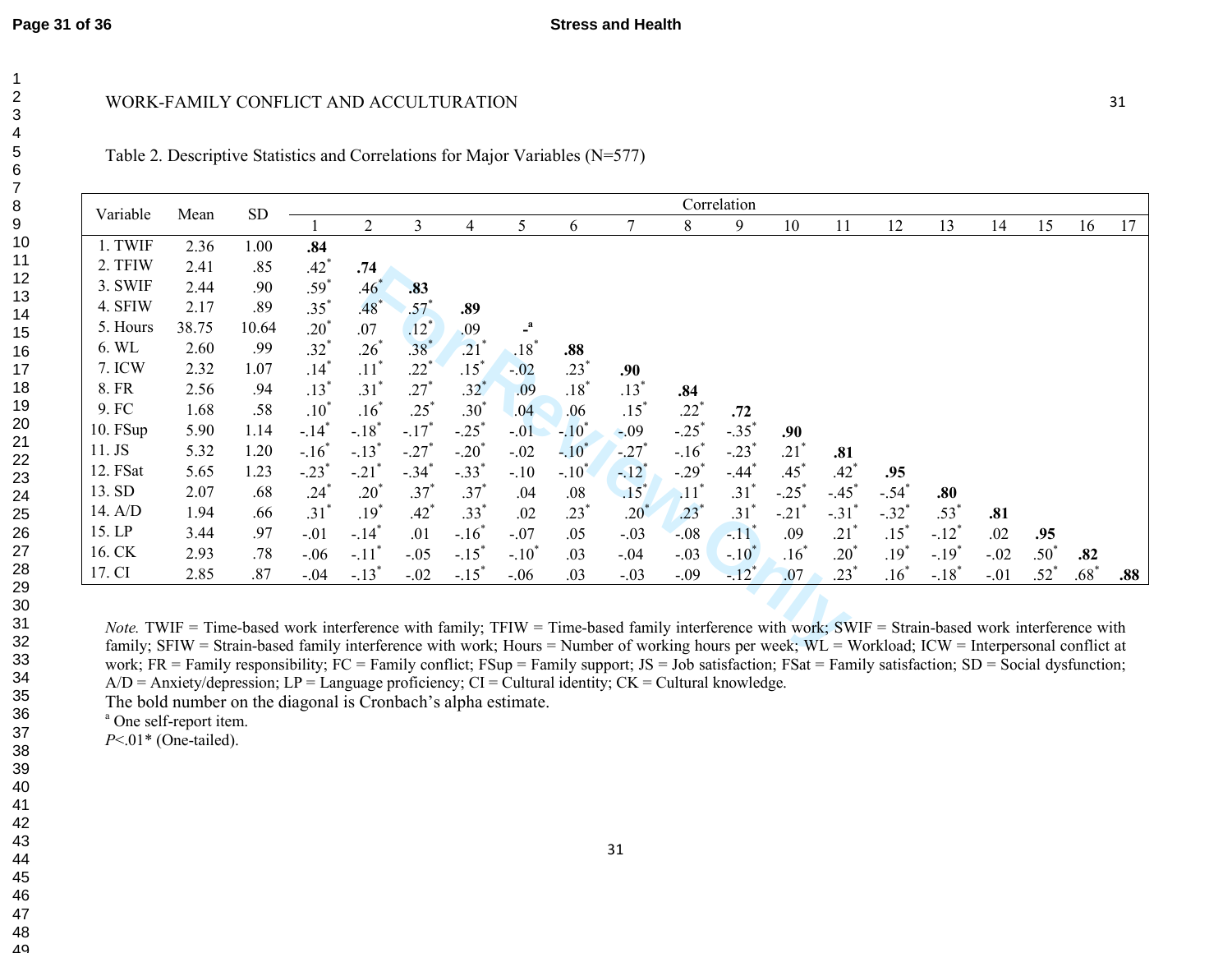|              | Significant mediated<br>Path                        | Indirect effect $(a \times b)$                                                                                   | Significant<br>unmediated Path | Standardised<br>path coefficients |
|--------------|-----------------------------------------------------|------------------------------------------------------------------------------------------------------------------|--------------------------------|-----------------------------------|
|              | $WL \rightarrow SWIF \rightarrow JS$                | $-.05***$ (.22*** $\times$ -.23***)                                                                              | Hours→TWIF                     | $.12***$                          |
|              | $WL \rightarrow SWIF \rightarrow FSat$              | $-07**$ (.22*** $\times$ -.33***)                                                                                | $WL \rightarrow TWIF$          | $.28***$                          |
|              | $WL \rightarrow SWIF \rightarrow SD$                | $.08***$ (.22*** $\times$ .38***)                                                                                | $ICW \rightarrow TWIF$         | $.08*$                            |
| <b>Model</b> | $WL \rightarrow SWIF \rightarrow A/D$               | $.08***$ (.22*** $\times$ .37***)                                                                                |                                |                                   |
| $\mathbf{A}$ | $ICW \rightarrow SWIF \rightarrow JS$               | $-.04**$ (.17*** $\times$ -.23***)                                                                               |                                |                                   |
|              | $ICW \rightarrow SWIF \rightarrow FSat$             | $-.06***$ $(.17*** \times -.33***)$                                                                              |                                |                                   |
|              | $ICW \rightarrow SWIF \rightarrow SD$               | $.07***$ $(.17*** \times .38***)$                                                                                |                                |                                   |
|              | $ICW \rightarrow SWIF \rightarrow A/D$              | $.06***$ $(.17*** \times .37***)$                                                                                |                                |                                   |
|              | $FR \rightarrow SFIW \rightarrow JS$                | $(.14*** \times -.11*$<br>$-01*$                                                                                 | $FR \rightarrow TFIW$          | $.29***$                          |
|              | $FR \rightarrow SFIW \rightarrow FSat$              | $-0.02**$<br>$(.14*** \times -.14***)$                                                                           | $FSup \rightarrow TFIW$        | $-10*$                            |
|              | $FR \rightarrow SFIW \rightarrow SD$                | $.04**$<br>$(.14*** \times .30***)$                                                                              |                                |                                   |
|              | $FR \rightarrow SFIW \rightarrow A/D$               | $(.14*** \times .22***)$<br>$.03**$                                                                              |                                |                                   |
|              | $FC \rightarrow SFIW \rightarrow JS$                | $-0.02*$<br>$(.18***-.11*)$                                                                                      |                                |                                   |
| <b>Model</b> | $FC \rightarrow SFIW \rightarrow FSat$              | $(.18*** \times -.14***)$<br>$-03**$                                                                             |                                |                                   |
| $\bf{B}$     | $FC \rightarrow SFIW \rightarrow SD$                | $.05***$ (.18*** $\times$ .30***)                                                                                |                                |                                   |
|              | $FC \rightarrow SFIW \rightarrow A/D$               | $.04***$ (.18*** $\times$ .22***)                                                                                |                                |                                   |
|              | $FSup \rightarrow SFIW \rightarrow JS$              | $.01*$<br>$(-.09^* \times -.11^*$                                                                                |                                |                                   |
|              | $FSup \rightarrow SFIW \rightarrow FSat$            | $(-.09* \times -.14***)$<br>$.01*$                                                                               |                                |                                   |
|              | $FSup \rightarrow SFIW \rightarrow SD$              | $-0.03*$<br>$(-.09* \times .30***)$                                                                              |                                |                                   |
|              | $FSup \rightarrow SFIW \rightarrow A/D$             | $-.02*$<br>$(-.09^* \times .22^{***})$                                                                           |                                |                                   |
|              |                                                     |                                                                                                                  |                                |                                   |
|              | path coefficients of path from mediator to outcome; | <i>Note.</i> $a =$ the standardized path coefficients of path from predictor to mediator; $b =$ the standardized |                                |                                   |
|              |                                                     | TWIF = Time-based work interference with family; $TFIW = Time$ -based family interference with                   |                                |                                   |
|              |                                                     | work; SWIF = Strain-based work interference with family; SFIW = Strain-based family interference                 |                                |                                   |
|              |                                                     | with work; Hours = Number of working hours per week; $WL = Workload$ ; $ICW = Interpersonal$                     |                                |                                   |
|              |                                                     | conflict at work; $FR = F$ Family responsibility; $FC = F$ Family conflict; $F$ Sup = Family support; JS = Job   |                                |                                   |
|              |                                                     | satisfaction; FSat = Family satisfaction; SD = Social dysfunction; $A/D =$ Anxiety/depression.                   |                                |                                   |
|              |                                                     |                                                                                                                  |                                |                                   |
|              |                                                     | $1 =$ Only the significant SEM results are presented, due to the complexity of results and for parsimony         |                                |                                   |
|              |                                                     | (for a copy of the full results, please contact the corresponding author).                                       |                                |                                   |
|              | $p<.05^*$ , $p<.01^{**}$ , $p<.001^{***}$ .         |                                                                                                                  |                                |                                   |

Table 3. Mediation results in Model A and Model  $B<sup>1</sup>$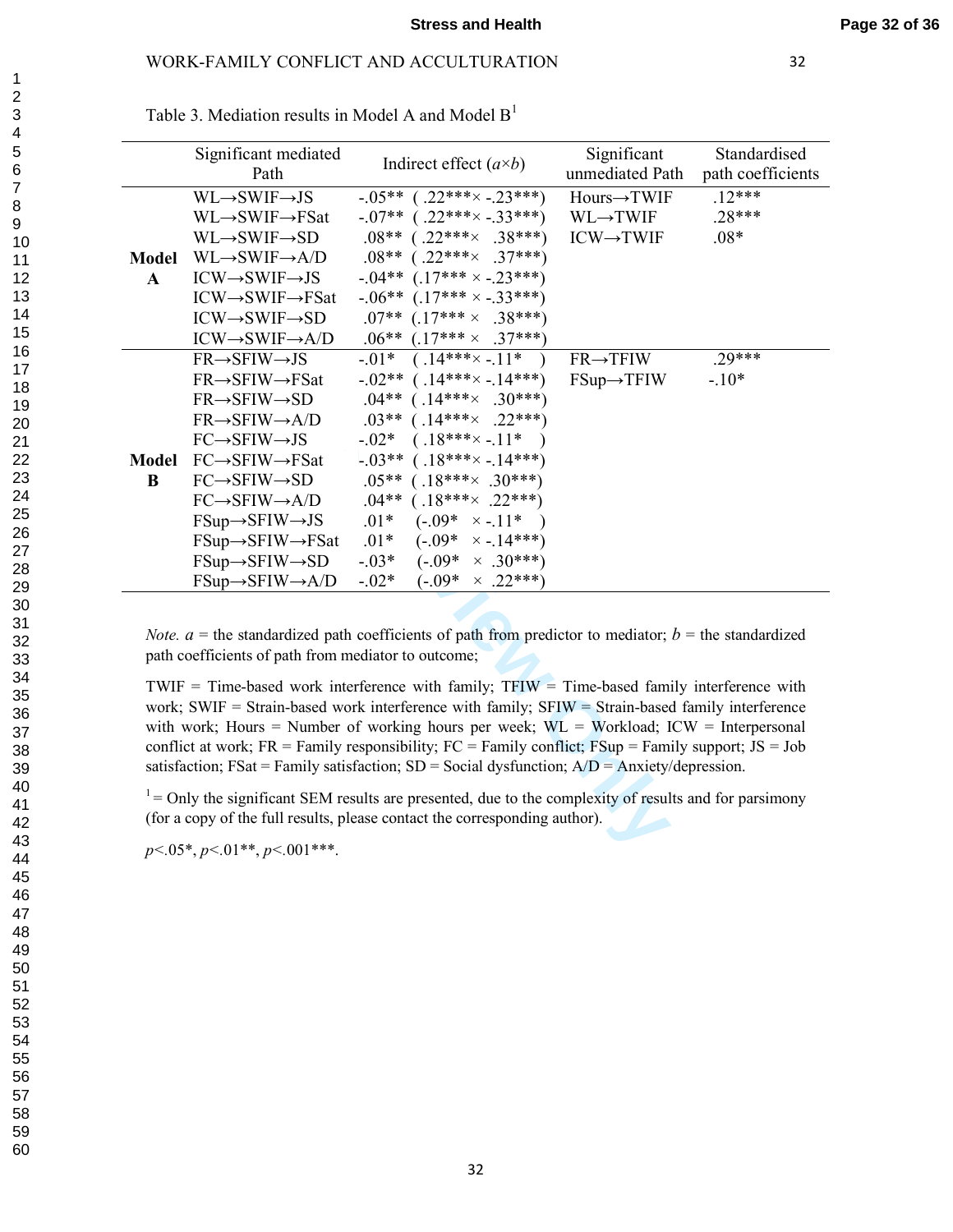## WORK-FAMILY CONFLICT AND ACCULTURATION

| <b>Model A</b>           |         | <b>Moderators</b> |        | Н              | <b>Model B</b>          |        | <b>Moderators</b> | H              |
|--------------------------|---------|-------------------|--------|----------------|-------------------------|--------|-------------------|----------------|
| Path                     | LP      | СK                | CI     |                | Path                    | LP     | СK<br>CI.         |                |
| $WL \rightarrow SWIF$    | $.13**$ | .01               | $-.08$ | H7             | $FC \rightarrow SFIW$   | .04    | $-0.5$<br>$-.04$  | H <sup>8</sup> |
| $ICW \rightarrow SWIF$   | $-.01$  | $-.01$            | .01    | Η7             | $SFIW \rightarrow JS$   | $-.01$ | $-0.06$<br>$-.01$ | H <sub>9</sub> |
| $Hours \rightarrow TWIF$ | $-.02$  | $-.04$            | .04    | H7             | $SFIW \rightarrow FSat$ | .02    | .06<br>$-.09$     | H <sub>9</sub> |
| WL→TWIF                  | .09     | .00.              | $-.03$ | H7             | $SFIW \rightarrow SD$   | $-.05$ | .01<br>.06        | H <sub>9</sub> |
| $ICW \rightarrow TWIF$   | .06     | $-.02$            | $-.02$ | H7             | $SFIW \rightarrow A/D$  | $-.04$ | .00.<br>.04       | H <sub>9</sub> |
| $SWIF \rightarrow JS$    | .05     | $-0.08$           | $-.04$ | H <sub>9</sub> |                         |        |                   |                |
| $SWIF \rightarrow FSat$  | .05     | .04               | $-.08$ | H <sub>9</sub> |                         |        |                   |                |
| $SWIF \rightarrow SD$    | $-.04$  | .07               | .01    | H <sub>9</sub> |                         |        |                   |                |
| $SWIF \rightarrow A/D$   | $-.07*$ | .00               | .06    | H <sub>9</sub> |                         |        |                   |                |

Table 4. Moderation results in Model A and Model B\*

*Note.* All the figures in the table are unstandardized regression coefficients.

 $TWIF = Time-based work interference with family; TFIW = Time-based family interference with$ work; SWIF = Strain-based work interference with family; SFIW = Strain-based family interference with work; Hours = Number of working hours per week;  $WL = Workload$ ;  $ICW = Interpersonal$ conflict at work;  $FC = Family conflict$ ;  $JS = Job$  satisfaction;  $FSat = Family$  satisfaction;  $SD = Social$ dysfunction; A/D = Anxiety/depression, LP=Language proficiency; CK=Cultural knowledge; CI=Cultural identity. H = Hypothesis;  $p < .05^*$ ,  $p < .01^{**}$ .

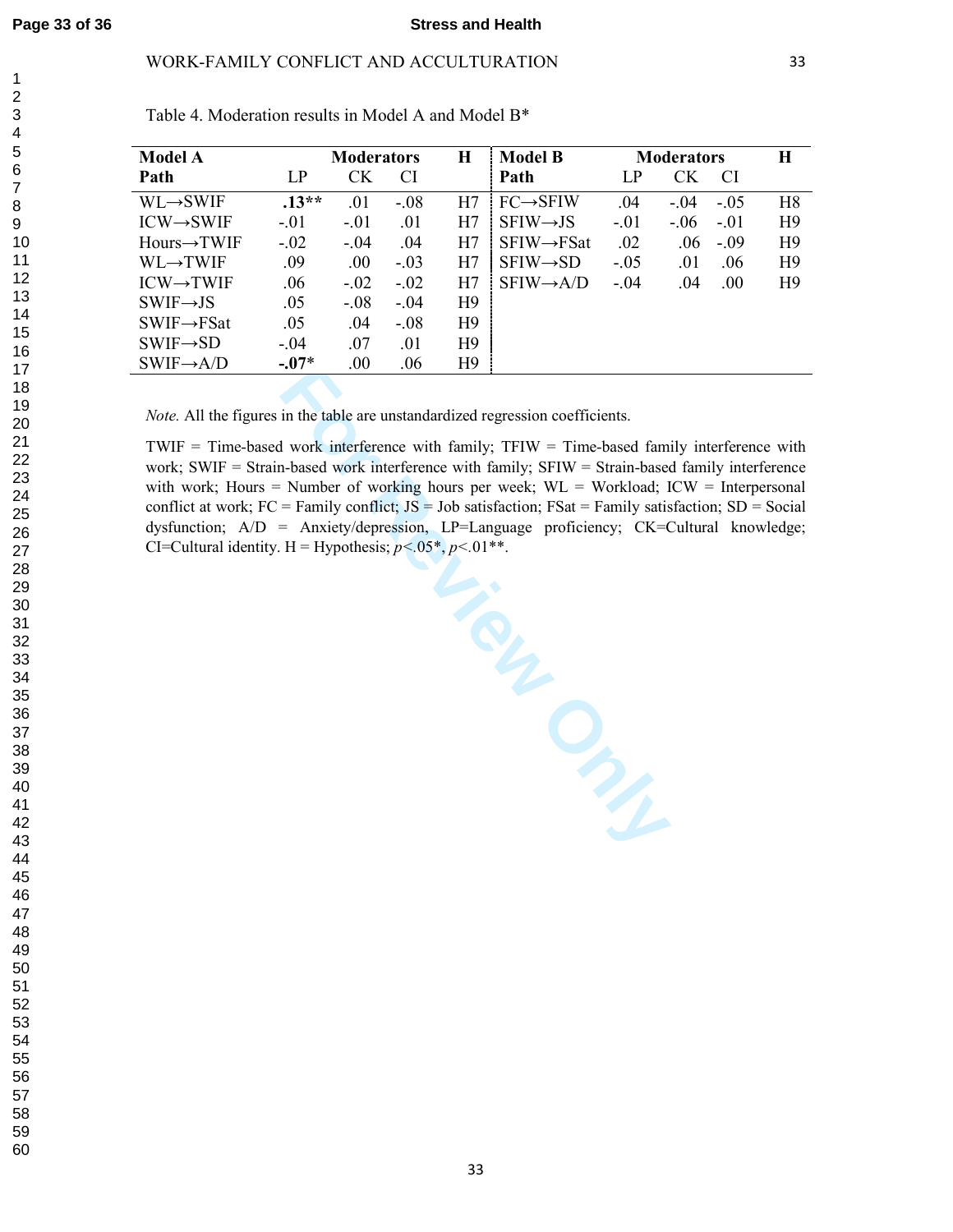



246x140mm (72 x 72 DPI)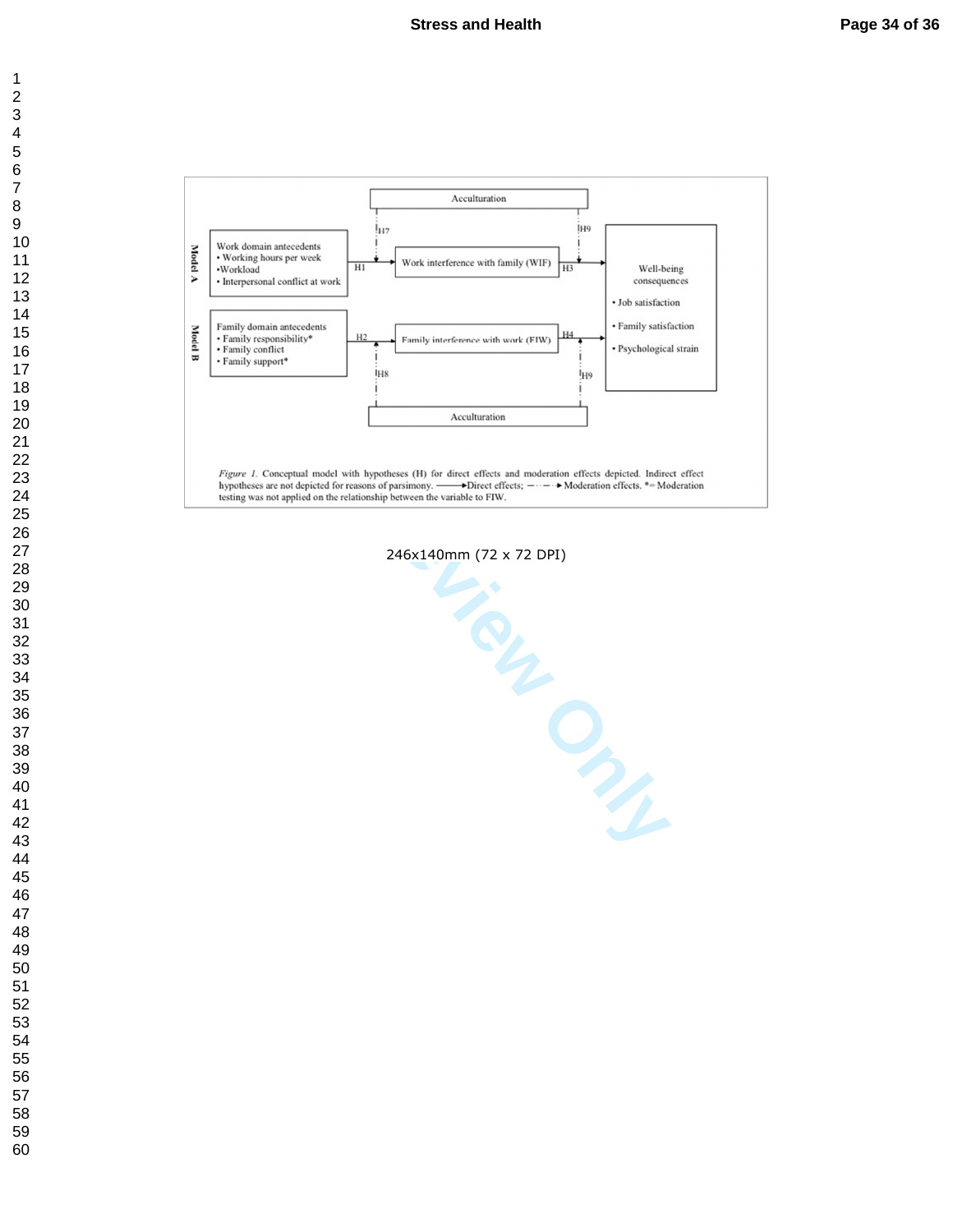$\mathbf 1$  $\overline{c}$ 



177x140mm (96 x 96 DPI)